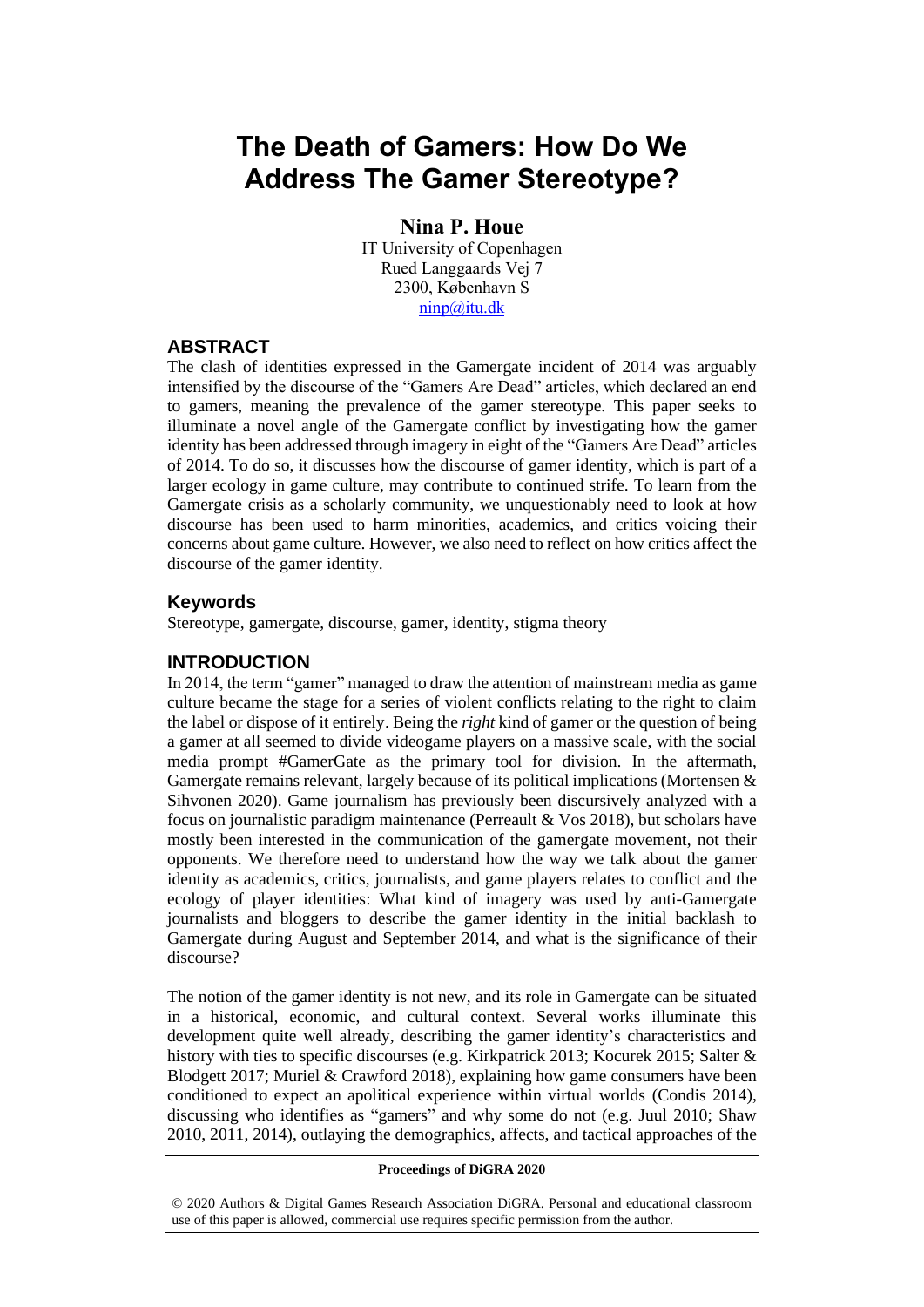Gamergate movement online (e.g. Chatzakou et al. 2017a, 2017b; Buyukozturk et al. 2018; Trice & Potts 2018; Mortensen & Sihvonen 2020; Ferguson & Glasgow 2020), analyzing the journalistic paradigm of the time (Perrault & Vos 2018), and not least illuminating the development of Gamergate itself, along with its political implications (e.g. Chess & Shaw 2015; Mortensen 2016; Condis 2018; Blodgett 2020). The prevailing notion of gamers as somehow outside or beside the rest of society is especially interesting in these works. It reveals significant and prevalent issues with the gamer identity, despite gaming being enormously widespread (ESA 2019) and supposedly normalized.

Even before the digital era, people playing games in bars and other socially dubious spaces were associated with traits and milieus deviating from normalcy (Kirkpatrick 2013, 49), and deviancy has historically led to stigmatization in individuals and social groups (Goffman 1963). Playing games into adulthood, although normalized, arguably still carries a latent stigma by association in popular media. Stigmatized people are other than "normal", according to Goffman (1963, 5), and so effectively "othered", either through physical disfigurement, psycho-social traits, or so-called "tribal" stigma inherited from a related group of stigmatized people (2-3). By constructing a so-called "stigma theory", we explain an individual's or group's inferiority and assume them to be a threat (15). In trying to manage the presentation of self, stigmatized people either attempt to hide their stigma, or react preemptively on the aggression of others (19). According to Goffman, the stigmatized also form groups based on common stigmatized traits, gravitating towards media figures like themselves (25). Accordingly, stigmatization and the stereotypical depictions of gamers can be seen in popular media, including television shows for comedic effect (Deshbandhu 2016, 49), with mixed reception related to "nerd shaming" (see e.g. Seitz 2014; Palmieri 2019).

Being especially vulnerable to judgement, the stigmatized have a strong incentive to seek influence over the way they are perceived by others, by way of situation definition and impression management (Goffman 1959, 3). According to Persson (2019, 138- 139), seeking influence over the shared definition of a situation is a clear example of power dynamics despite Goffman usually not being associated with discourses of power. The vague definition and boundary of the gamer identity label invites confusion as to who do and do not share the undesirable traits of the stigma, resulting in what Goffman describes as *tribal stigma*. Those associated with the label are tainted by relation. *Psycho-social traits* identified in the gamer stereotype, and even the behavior of real individuals, are just as relevant and constitute another category of stigma explained by Goffman. Others have made similar observations: As Mortensen has argued, the Gamergate movement resembles hooliganism in its sense of self-narrative as persecuted victims, even martyrs (2016), and self-identified gamers have attested to the feeling of being "marginalized" (Goodchild 2014a; Buyukozturk et al. 2018) and "attacked" (Muriel & Crawford 2018, 162). This has arguably locked the stereotype together with the gamer label, as people who *do* play but otherwise identify outside gamer identity category are sometimes unwilling to label themselves as gamers (Shaw 2011, 40; Muriel & Crawford 2018, 165).

Gamer identity presents a "conundrum" in that it is "an identity categorization that does not define the identity of those who are defined by it" (Muriel and Crawford 2018, 166). As more people with different backgrounds play, and as the identity boundary is challenged and becomes increasingly vague and meaningless, it becomes harder to maintain a community around it (165). While this is not a problem for those who have a secure social base outside of self-identifying as a gamer, identity threats can be tied to radicalization in those who have an insecure life attachment at much larger scales (Ozer & Bertelsen 2019; Ozer 2020), and by taking on the narrative of being "victims of the left" (Peckford 2020), some "gamers" with strong emotional attachment to the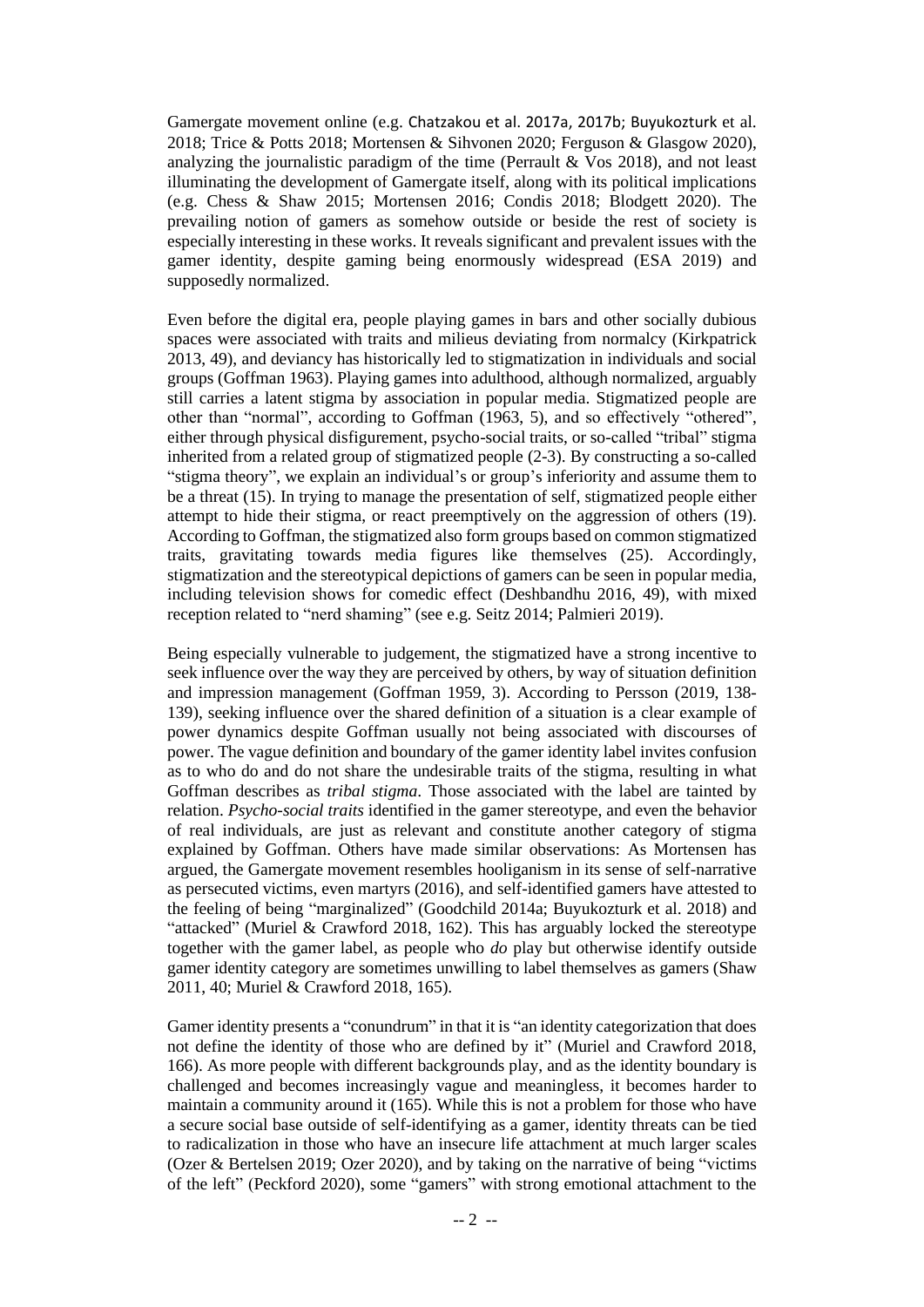identity fulfil this criteria. A stigma theory is constructed through these self- and otherimposed narratives through influence, framing, and boundary work, most visible in the way the gamer identity has been constructed in social media spaces, not least during 2014 and after (Buyukozturk et al. 2018).

People who play games can and should be discussed in terms of their functions, motivations, and behavior (e.g. Bartle 1996, Aarseth 2003, Yee 2006, Sotamaa 2007, Juul 2010, Kahn et al. 2015, Cowley & Charles 2016, Holm 2017). Yet, while it certainly has its merits to build frameworks and outline types of players with the purpose of aiding in the production of games or cultural analysis of play, reducing players or their identities to simple characteristics may affect the construction of videogame culture in return, since media and academic discourses play a part in this construction (Shaw 2011, 31). Discussing players from a strictly categorical perspective, such as casual versus hardcore or other dichotomies (Juul 2010), arguably enforces existing narratives about what players or gamers can and cannot be, as seen in the characterization of "geeks" (Salter & Blodgett 2017) in popular television shows like The Big Bang Theory (Lorre et al. 2007-present; Bednarek, 2012), South Park (Parker, Stone 1997-present) and Chuck (Schwartz, Fedak 2007-12). We can therefore critically engage with the overarching narrative of player stereotypes, and constructively discuss the gamer label, only by acknowledging that the way we talk about identities and cultures affects not only the debate about what it means to be a gamer, it also affects the social conflict between those invested in the debate. We, in the sense of both players of games, developers, critics, academics, fans, legislators, and even people not interested in games, are entangled in framing the identity.

As a concrete example of gamer stereotype discourse before, after and during the Gamergate event of 2014, several industry professionals were harassed on the presumption that their involvement in game culture constituted a threat to the gamer identity itself, which resulted in a backlash from within the videogame journalism industry (Golding 2014). The backlash did not come out of nothing. The backlash expressed in the articles was a reaction to years of systemic issues and discursive battling over the right of minorities to have a voice in game culture. Yet, their presumed claim that "gamers" had ceased to matter left a correspondingly significant impression on the community of people who play games (Goodchild 2014a; Mortensen 2016; Buyukozturk et al. 2018; Peckford 2020), which were and are made of people who both do and do not identify as gamers, and even fluctuate in-between (Mortensen 2016, 293- 299). But what kind of imagery and discourse was employed in 2014 by the critics of the Gamergate event, and does it matter? Although some lists group together 12 or up to 18 texts as part of the backlash in and around August 2014 (Goodchild 2014b), this paper looks at the eight that were most widely circulated at the time with the explicit purpose of identifying and discussing the imagery constructing the gamer stereotype, and the role of this construction in Gamergate.

## **GAMERGATE: BUT WHY? AGAIN?**

This paper presents a comparative analysis of eight of the written pieces known by proponents of Gamergate as the "Gamers are Dead" (GAD) articles<sup>1</sup>. By analyzing them in relation to the concepts and theories of primarily identity (Shaw 2010; Shaw 2011), stigmatization (Goffman 1963), and the social construction of "gamers" as a stereotype (e.g. Kirkpatrick 2013; Muriel & Crawford 2018), the paper presents a different perspective on the conflicts of the gamer identity category. Focusing on this limited set of texts with representative themes of identity struggle provides a set of advantages and constraints: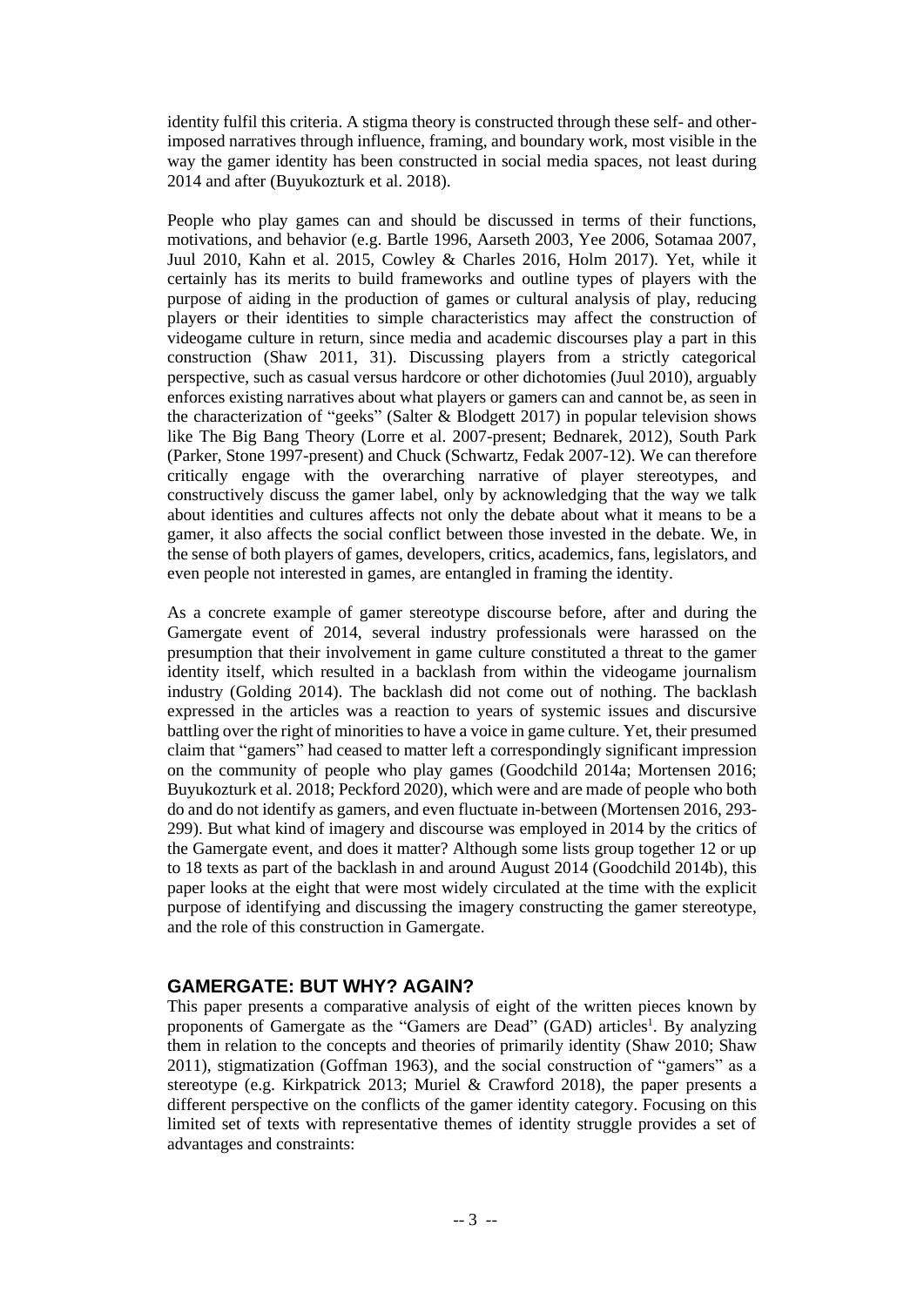- The eight GAD articles selected represent a tangible and uniform cluster of communication formed as a direct response to the events preceding Gamergate. The view presented in the eight pieces are one-sided, but since they are reactionary texts in the sense that they are produced as comments on and critiques of the toxicity of Gamergate and game culture in general, they can be analyzed as part of the overall contextual landscape of Gamergate.
- The point of this paper is not to discuss how Gamergate started, who benefits from the conflict, what the conflict is really about, or to argue that the GAD authors are to blame for the conflict. The selected GAD articles should be grasped in the context of the enormously harsh tone seen particularly before the discussion spread to more legitimate platforms, game journalists and mainstream news. A larger comparative analysis of the discourse in the GAD articles, *as well as* in comments, social media posts and imageboard discussions, would therefore be interesting and relevant in a larger study with a broader focus. This paper only argues that there is a cyclical relation between the gamer stereotype, emotional investment in the stereotype as an identity, and the way we talk about the stereotype.
- There have been a number of research pieces thoroughly discussing the texts or the claims of the Gamergate community (e.g Chess & Shaw 2015; Todd 2015; Richard 2015; Kain 2014; Jones 2017; Quinn 2017; Bezio 2018; Salter 2018; Perreault & Vos 2018), and very detailed analyses of the event with a focus on the different agents related to the incident (Mortensen 2016), as they are related to studies on gender, games and minorities in general (e.g. Shaw 2010; Consalvo 2012). Yet there has been little to no attention to the type of communication *directed by* anti-gamergaters *at* the Gamergate community. Quinn (2017), for instance, advises to opt for anonymity online, as far as possible, to avoid conflict and targeted online harassment. In contrast, this paper seeks to draw focus to that gap in research, and complement existing studies on Gamergate, which also inform how online media can function as a platform for echo chambers and harassment (Mortensen 2016, 788).
- Lastly, this is not an attempt to play the devil's advocate or otherwise defend the actions of Gamergaters, but an attempt to look behind the conflicts and understand one facet of Gamergate that has not been tackled directly. Talking about identification and discourse cannot prevent the conflicts from continuing, as they are much more complex and involve many more facets than covered here. However, it may contribute to a broadened understanding of the phenomenon in general. Applying critical theory or drawing on research on radicalization in much larger contexts, for instance general life attachment (e.g. Ozer & Bertelsen 2019; Ozer 2020), might prove productive for tackling similar events than charting their effects, but that is outside the scope presented here.

## **Background: The Gatekeeping Hashtag**

As games become more popular as a medium and more games for different types of people become available, diversification in gaming culture increases (Consalvo 2012; Todd 2015, 64; Juul 2010, 147-148). Yet with increased diversification in the mix between game development, consumption, media and player culture, the identity categories of gamers arguably also become more divided. While an expansion might seem as a wholly positive development, there has also been resistance to the influx of diversity within gaming culture (Consalvo 2012; Chess & Shaw 2015; Jones 2017; Quinn 2017; Mortensen 2016; Bezio 2018; Salter 2018). Instead of seeing merely an increase in the production, quality and appeal of games, there seems to be a fear of censorship, derailment and altering of games (Consalvo 2012; Jones 2017; Mortensen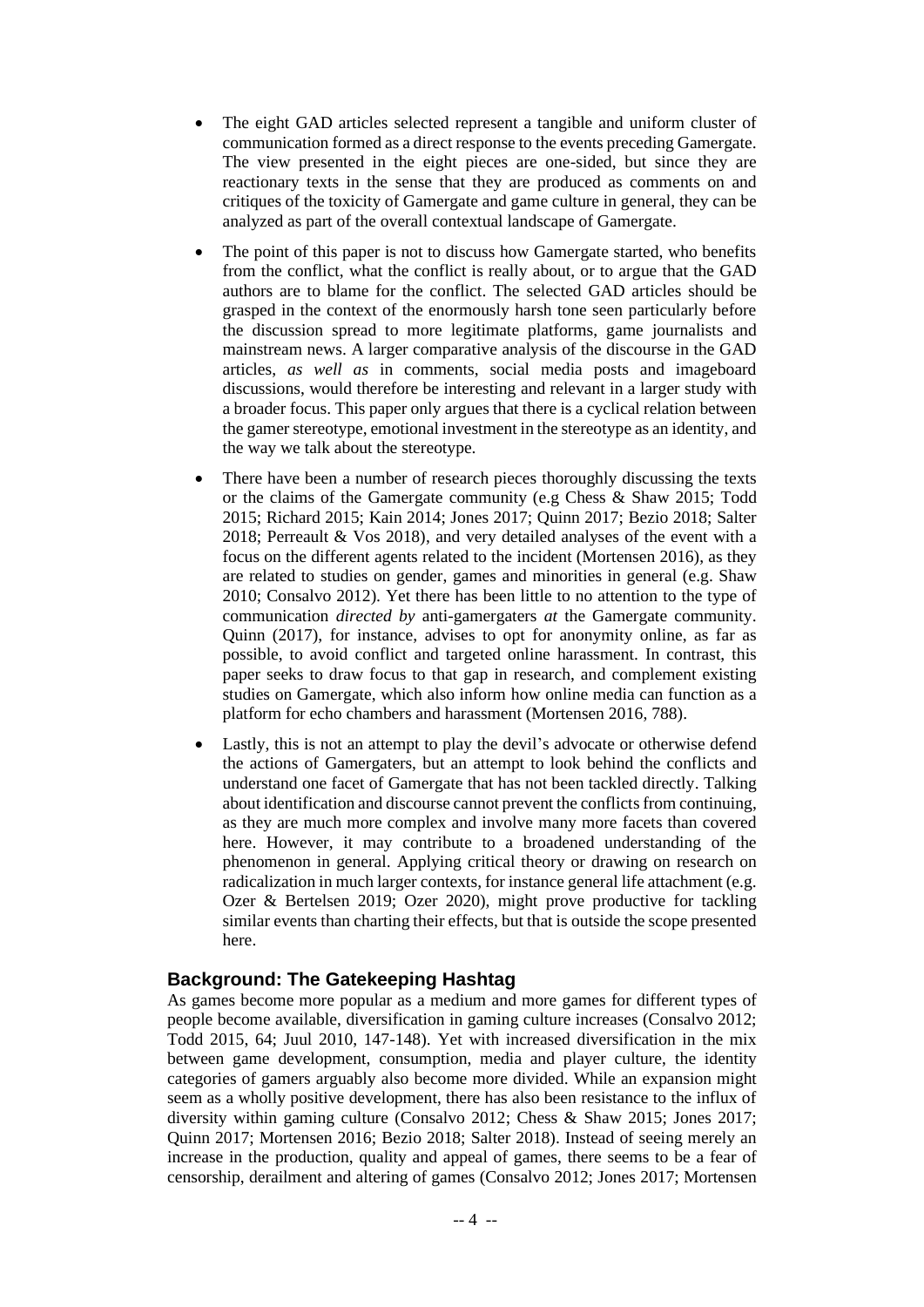2016; Bezio 2018; Salter 2018), which ties heavily into a similar core concern for the very identity of those who identify with the activity of gaming; the "gamers" (Chess & Shaw 2015).

These anxieties tightened significantly when, in the summer of 2014, Eron Gjoni accused his ex-partner, game developer Zoë Quinn, of corruptive liaisons with the gaming press for favorable reviews (Young 2016)<sup>2</sup>. Then, on August 27, 2014, actor Adam Baldwin coined the term and hashtag "#GamerGate"<sup>3</sup> after hearing about the conflict from a set of *Youtube* videos condemning Quinn. With the hashtag #GamerGate, self-identified gamers mobilized and vocalized their grievances online, claiming ethics of journalism to be their main cause. In August and September 2014, the movement and its activities began to come into the searchlight of mainstream news outlets in the U.S. (Chu 2014; Bernstein 2014; Kain 2014; O'Rourke). This transferred the debate over culture wars, cyber bullying, and sexism in the videogame industry to new platforms. It went from social media such as imageboards, *Twitter*, and blogs, to mainstream news channels. With this migration, the debate also became legitimized in new ways, from online aggression to quite serious real-life consequences. The issues and events arguably tie in with the general rise of the political alt-right (see e.g. Glasgow 2016; Bezio 2018), meaning it reflects a much larger cultural phenomenon. For those interested in the chronological details, Torill Mortensen (2016), provides an excellent overview and analysis, but in short, game developer Zoë Quinn, Anita Sarkeesian and other figures were the targets of mass harassment in 2014, after years of escalation. The harassers also had specific political motivations for enflaming and spreading the debate, drawing increasingly more attention to the conflict (Mortensen 2016).

With Baldwin's handle #GamerGate, the event is simultaneously conflated with political corruption and cultural conceit. The day after the hashtag was coined, author and videogame journalist Leigh Alexander publishes the article "'Gamers don't have to be your audience. 'Gamers' are over" on *Gamasutra* (August 28, 2014). Her article transported the conflict from social media sites to the site of videogame journalism itself, spreading it to those unaware of it. In quick succession, a set of related pieces known later as the "Gamers Are Dead" articles (see endnote 1) were published, provoking more vivid discussions online. Since these were published hours apart, and are all on the topic of sexism and stereotypes in the videogame industry, speculations arose that they were coordinated in a cultural or political "attack" on gamers (Kain 2014), and intensified harassment of vocal critics followed. At this point, the IGDA Board of Directors issued a "Statement on Harassment" answering to and condemning personal attacks on game developers and affiliates (IGDA 2014). The term "Gamergate" is barely a day old while this unfolds.

The anti-Gamergaters mobilized against primarily online harassment and toxic behavior in the gaming community, as evidenced by the attacks on Zoë Quinn. Marginalized players and female game developers such as Brienna Wu argued that video games are intently developed for and by men, making male players think that gaming is their social domain, and that women asking to be represented are intruding on a space belonging solely to a specific type of men (Todd 2015, 65). Contrastingly, the Gamergaters mobilized against the idea of a rampant corruption playing out between the industry and videogame media through so-called "censorship", in the defense of "artistic expression" 4 . Ironically, Gamergaters inevitably limit the expression of others by silencing critics. They then seemed to gain a stronger voice in videogame news media through, among others, Milo Yiannopoulos' article for the online alt-right tabloid magazine *Breitbart* (Yiannopoulos 2014)<sup>5</sup>. Yiannopoulos wrote on his disdain for the terrorization of the gaming community by "an army of sociopathic feminist programmers and campaigners" (ibid.) shortly after the first Gamergate related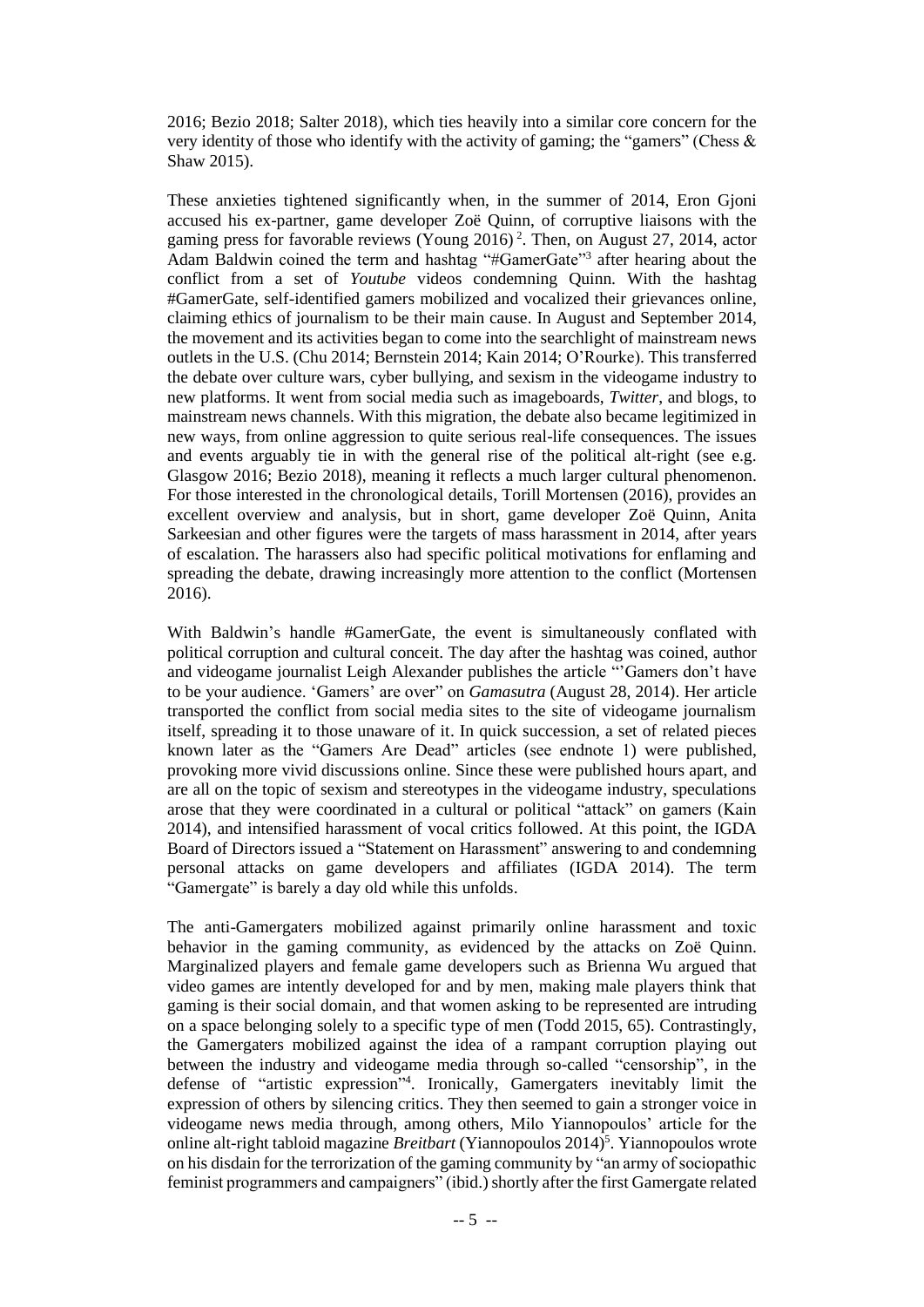articles were published, on September 1, 2014. The Gamergate movement then spread to involve the game developer Brienna Wu and the then *Youtube-*focused videogame critic Anita Sarkeesian, who were both subjected to threats based on their feminist views and alleged disruptive cultural agendas. Yiannopoulos, who is known for inflammatory rhetoric, specifically highlighted the latter as women who "have no discernible higher purpose in life, except to bother innocent game developers" (2014). Sarkeesian had already been targeted and harassed for her cultural criticism of games several years earlier, so this was not new (Todd 2015, 65), but the format and range was.

The backlash against Sarkeesian in particular drew the attention of mainstream news outlets in October 2014, when Sarkeesian cancelled a speaking event at Utah State University after the school had received an anonymous threat of a mass shooting (Utah State University 2014). Up until December 2014, mainstream news coverage would often try to depict both "sides" as equally at fault and in the right, until it shifted into focusing on the gory details of the violence committed by the harassers, and in 2017 the mainstream press slowed down significantly in their eager to provide the movement with attention, after an alt-right supporter drove a car intentionally into protesters at a rally in Charlottesville, USA, killing one person (Blodgett 2020). By then it was clear that movements and handles like #GamerGate could be used quite successfully for political gain, as evidenced by the political careers of those involved.

There is far from a consensus on these goals and perceptions, since some alleged Gamergaters such as Eron Gjoni label themselves as a feminist or "Social Justice Warior"<sup>6</sup> (Young 2016). Some Gamergaters also focus on conflicts and use methods not approved by large Gamergate communities such as *KotakuInAction,* which, at least publicly, condemns online harassment (Reddit, n.d.), even though this is difficult to gauge since there is no official leadership. What remains is to analyze what this has to do with the gamer identity and the imagery surrounding the gamer stereotype, which leads us to the "Gamers are Dead" articles.

## **ANALYSIZING THE "GAMERS ARE DEAD" ARTICLES**

The selected eight written pieces known as the "Gamers are Dead" articles, some of which are actually blog posts (Golding 2014; Wilson 2014), opinion pieces (Plante 2014) or comments on current events (O'Rourke 2014), contain variations on the same message. They display the reactions of the authors to the harassment cases of Quinn, Sarkeesian or other industry professionals prior to September 2014, ranging from horror and shock (O'Rourke 2014) to disappointment and disgust (Alexander 2014, Plante 2014). Some allude to similar harassment cases of women in the gaming industry in the past, or to analogous situations in other entertainment industries (Chu 2014, Bernstein 2014). All of them agree that the "gamer identity" is regressive and harmful to gaming culture, and that if it is not already a thing of the past, it is now or should be "over" or "ending" (Bernstein 2014, Golding 2014, Alexander 2014, Plante 2014, Johnston 2014, Wilson 2014).

The article on *Gamasutra* called "'Gamers' don't have to be your audience. 'Gamers' are over" by Leigh Alexander, is thought to have incited the notion of the gamer identity's "death", even though Golding is the first to use that exact phrasing. Alexander wrote about game culture as an embarrassment to her, not only because of the harassment campaigns against Quinn and Sarkeesian, but because she argues that game culture as a phenomenon has produced a type of individual who lacks basic social skills and self-regulation, and that this image has become the face of game culture to outsiders (Alexander 2014). This face refers to what is generally known as toxic geek masculinity, which is identified and discussed in different ways by Braithwaite (2016), Salter and Blodgett (2017), Condis (2018), Humphreys (2019), and Blodgett (2020).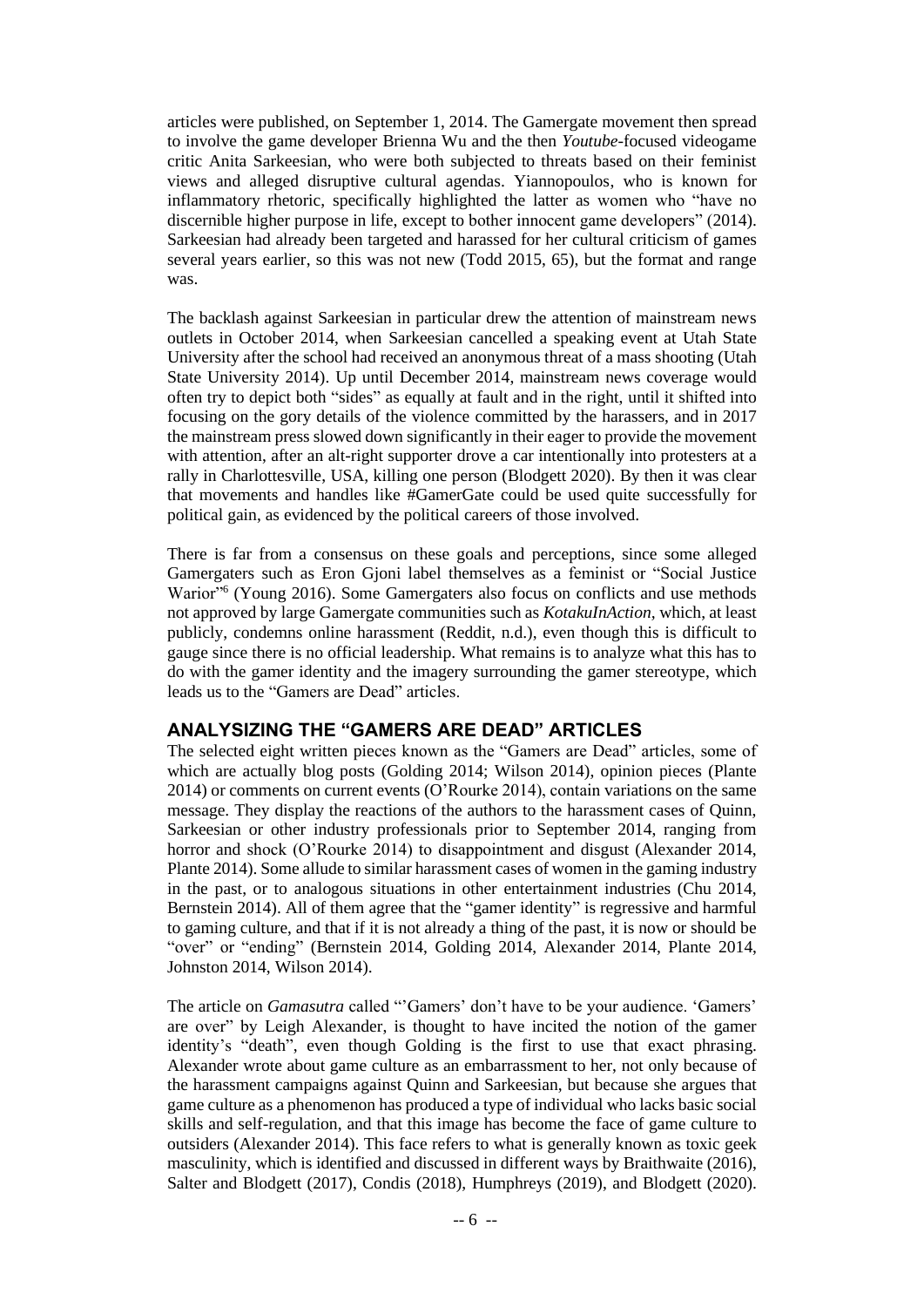Alexander furthermore argued that many people refuse to label themselves "gamers" because of increasingly negative connotations to the label, which echoes with existing research on gaming, identity, and player self-categorization at the time (e.g. Juul 2010; Shaw 2011). Alexander declared gamers to be "over," with "no side" to be on and "no debate" to be had in the conflict between those who are "okay with an infantilized cultural desert of shitty behavior and people who aren't" (Alexander 2014). While having many valid points, such as people who play games not being a simple, uniform group (Alexander 2014), which is echoed by scholars such as Mortensen (2016; 799), Alexander's article presents a strong example of stereotype enforcement and alienating discourse in itself. The identity category of gamers is kept visible and powerful despite the ostensible intention to strip it of its cultural influence because "they are not [her] audience. They don't have to be yours," (Alexander 2014).

The GAD articles seem to discursively enforce the very tropes and traits they condemn, and instead of inspiring self-reflection, the critique was arguably met with a mix of confusion, defensive attitudes, confirmation bias, and general discontent, as can be seen in empirical inquiries by for instance Goodchild (2014a), Muriel and Crawford (2018), Blodgett (2020), and Peckford (2020). Comparatively, a study from 2020 looking at demographic characteristics of a sample of 725 individuals self-identifying as members of #GamerGate, found that 41.8 per cent (303 individuals) identified with the gamer stereotype consisting of sub-labels like "white", "male" and "heterosexual" (Ferguson & Glasgow, 2020). The study also found that the sample was generally politically leftleaning (3), and not primarily motivated by sexism or misogyny, which counteracts the narrative of the stereotype associated with the group described by Braithwaite (2016) and others. While the Ferguson and Glasgow suggest to "decouple" the concept of misogyny from the Gamergate movement based on these findings, this might be too drastic a move. However, accounts on the social media platform *Twitter* that selfidentity as part of #GamerGate seem to belong, to a higher degree than expected, to existing and highly engaged users with established social networks, not throwaway accounts made for harassment (Chatzakou et al. 2017a, 2017b). Self-presentation and social media discourse strategies should be considered, yet there is some indication that the stereotype is not an accurate framing of the actual individuals in the group.

## **Stereotypical Gamers**

The GAD articles express an identity threat through the use of stereotype narratives and distancing mechanisms, enforcing the stereotype of the gamer identity. By reproducing this identity type, the authors unwittingly assured its continued spread to new cultural spaces and audiences, and they sustained the narrative of the white, heterosexual, male, socially challenged, young and unsuccessful gamer type already familiarized in popular culture (Shaw 2010, 79; Juul 2010, 9; Crawford 2012, 48; Deshbandhu 2016, 49) and game marketing (Shaw 2011; 39), despite clearly renouncing it. Thus, they also maintained this type's status as the default or "traditional" gamer identity (Golding 2014), even though the stereotype has been identified and deconstructed at length<sup>7</sup> (e.g. Shaw 2011).

In Alexander's article, such descriptions include: "video games themselves were discovered by strange, bright outcast pioneers," "young white dudes with disposable income who like to Get Stuff," and "a generation of lonely basement kids" (2014). This describes two opposing facets of the white, heterosexual gamer stereotype, *othered* in each their own way; namely that of the intelligent nerd and that of the social loser. The "strange, bright outcast pioneers" refer to the creators of the first computer games. The specific wording constructs an image of misunderstood geniuses, or individuals who pursue and attain progressive goals in a society that does not see their potential. This image is favorable and plays to a narrative of IT professionals that have become more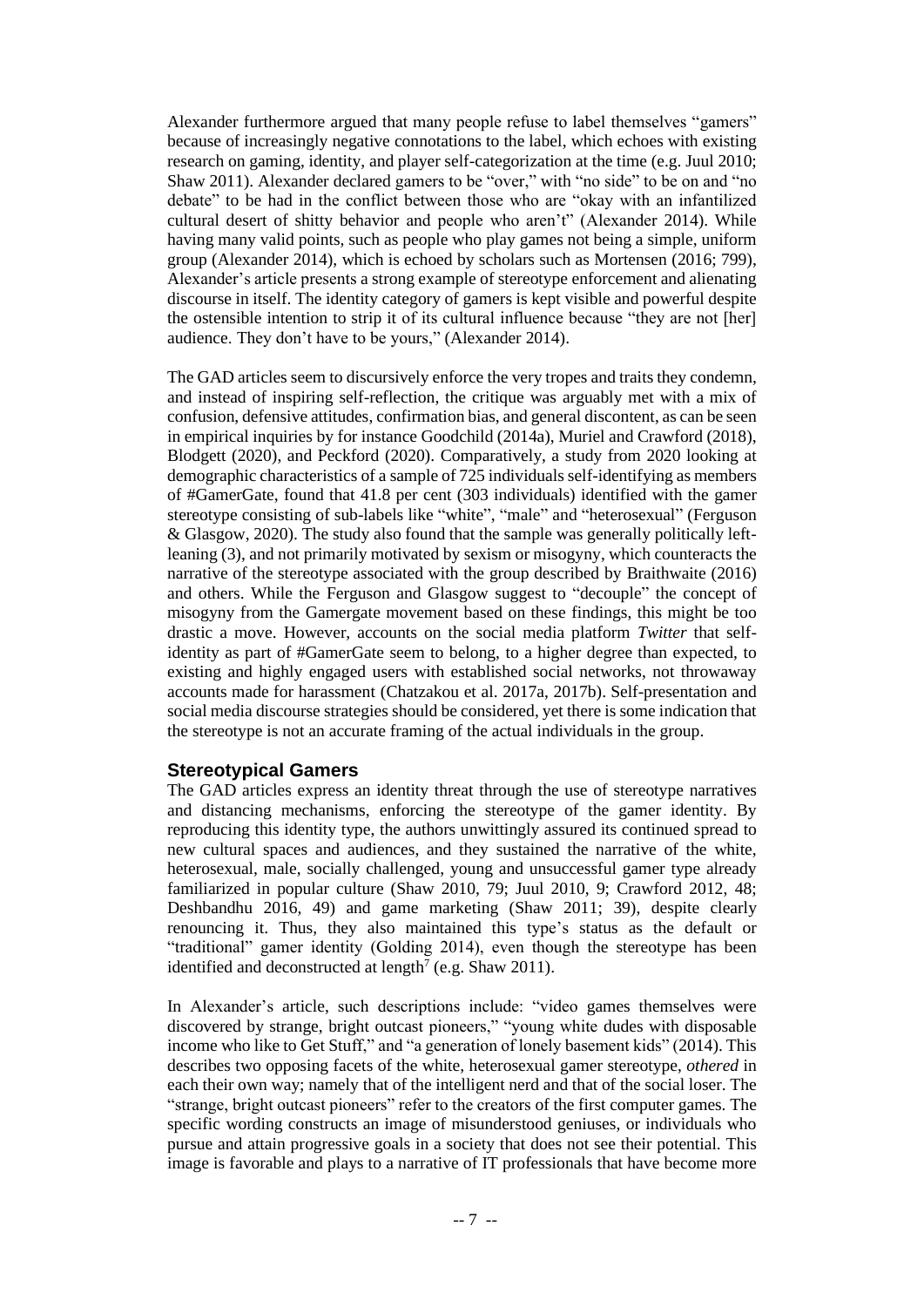established in popular culture (Deshbandhu 2016) since the major successes of individuals such as Bill Gates, Steve Jobs, and Mark Zuckerberg.

This stereotype description stands in stark contrast to "young white dudes" and "lonely basement kids," which both refer to the gamer stereotype Alexander describes throughout her article (2014). Here, the tone is very different in style and valence; the contemporary gamer is framed as somewhat sad, materialistic, socially inept and overall simple, as opposed to the type of videogame player Alexander herself can relate to, which is merely "strange," a term not decisively negative. Her text implies that the "pioneers" established game culture, and that it has been taken over by the "kids" and the "white dudes," meaning that somewhere in the process the culture was either degraded or it shifted focus to something of lesser cultural value. "Game culture" is "kind of embarrassing" in its current state, and there is a "cultural vacuum," where the type of people capable of the harassment seen in the Gamergate movement, the "trolls," are left free to their own devices (Alexander 2014). She argues that the intense focus of the games industry and media on the "gamer," or the negative stereotype she describes as "white dudes" and "basement kids," as their core audience, is the reason why game culture has normalized and standardized the stereotype as the traditional gamer identity. Looking at the academic literature mentioned further up, Alexander's observation in 2014 was very relevant and on-point, albeit the framing applied was direct and personal, which is not surprising given that journalism differs from academic writing precisely in this liberty.

Yet here is the main problem with her article from a communicative and inclusionary point of view. As Alexander describes the gamer stereotype, and argues why it has a damaging effect on game culture, she also enforces its effects through her own narrative, allocating the stereotype the roles of both fool ("childish internet-arguers", "shitslingers", being "mad") and villain ("harassers," "howling trolls, "causing "genuine harm") (Alexander 2014). Her descriptions are arguably reductionist, alienating and aggravating, such as when she describes the "typical" gamer's motivations: "Have money. Have women. Get a gun and then a bigger gun. Be an outcast. Celebrate that. Defeat anyone who threatens you. You don't need cultural references. You don't need anything but gaming" (Alexander 2014). While she states that gaming culture and the people participating pro-socially in it have "grown up" by 2014, and that these people have created a more culturally relevant, inclusive space through "a healthy cultural vocabulary, a language of a community" (Alexander 2014), she also excludes and vilifies anyone identifying with the stereotype she has described. Through her writing, the stereotype is not only perpetuated, but also elevated; it becomes all-important, as when she states that people fitting it are not just "bad apples" but actually representative of the biggest gaming communities online (Alexander 2014). The piece is written in affect, with the background of the recent harassments in mind, and so it constitutes in itself an angry reaction to what can only be described as an attack on her in-group and thereby a tangible perception of personal threat. The difference, to iterate, is in the platform. This conflict was now happening through official news media channels.

## **Gamers as a Threat**

Other GAD articles contain similar statements, stressing the significance of the Gamergate incident and the threat of the traditional gamer stereotype, while simultaneously dismissing self-identified gamers' claims of being culturally excluded and symbolically attacked. The texts perpetuate a narrative of gamers as either childish or monstrous. For instance, Plante from *Polygon* (2014) wrote that games as a medium is at a "cultural turning point"; one side in the conflict has "folded its arms, slumped its shoulders while pouting like an obstinate child that has learned they are getting a little brother or sister" and the other side has "opened its arms, unable to contain its love and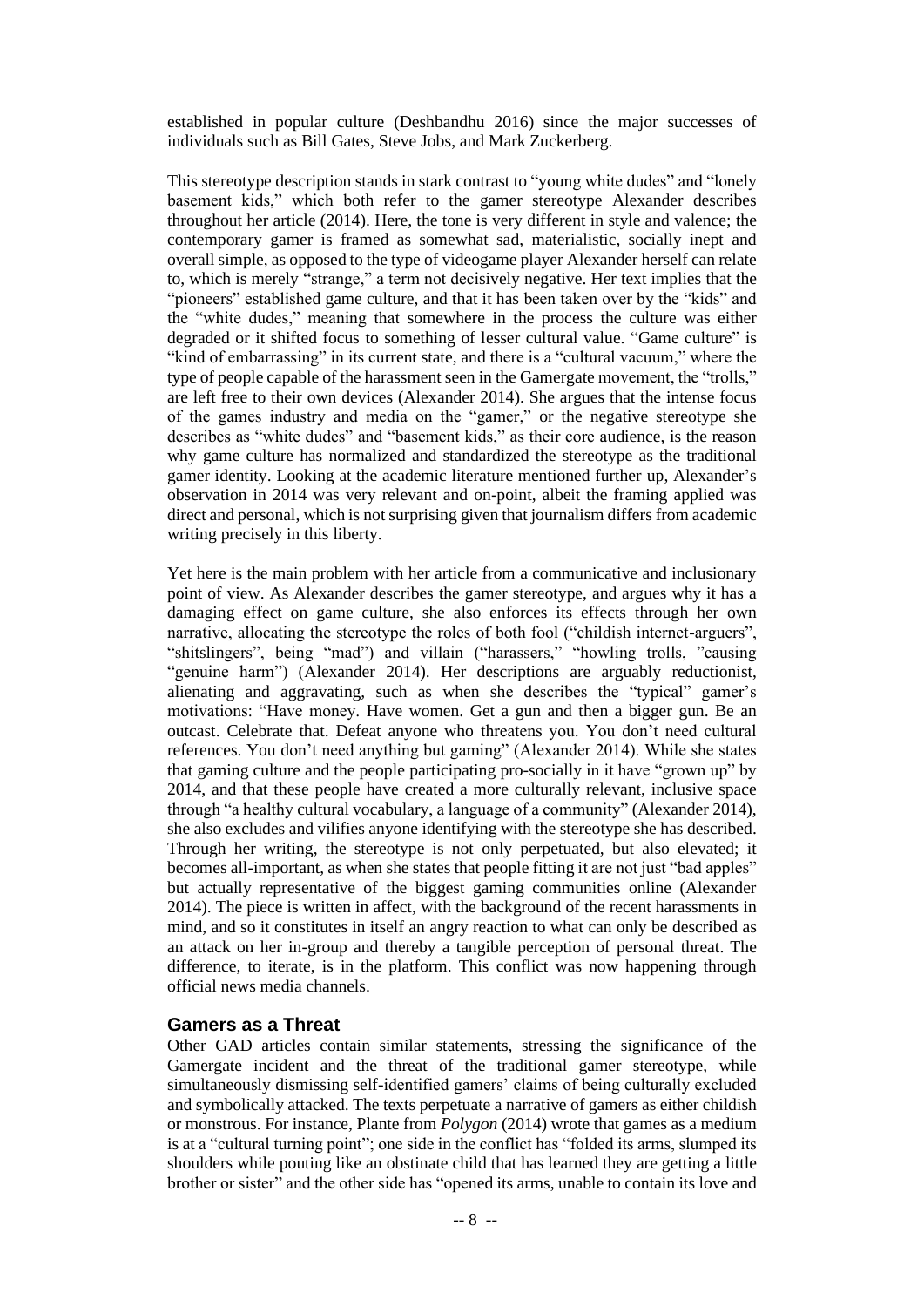compassion, because they understand they are no longer alone." The traditional gamer is thus compared to a child throwing a tantrum, enforcing the stereotypical notion of gamers or games as childish and not to be taken seriously. Plante built on the imagery by noting that in the case of these children, it "is time to grow up" (2014). By rhetorically reducing the imagined "gamer" to an infantile entity either refusing or incapable of accepting progress, the claims of such gamers are made unworthy of debate or acknowledgement. Plante simultaneously claims that the "turning point" is significant while indirectly arguing that there is *no* debate to be had, because children cannot handle adult dialogue (Plante 2014). Incidentally, this phrasing is not unlike how mainstream media dismisses those who play games for being "childish" (Kirkpatrick 2013, 49).

Similarly, *BuzzFeed* reporter Bernstein observed that the harassers of the Gamergate community merely constitute a "small group" who is "probably angry, but also saddened and scared" at the development they are witnessing in the game industry (2014). He also built on a frame of the gamer stereotype, then dismissed the debate by minimizing and deflecting the grievances of one part. Academic and blogger Daniel Golding used similar imagery in his blog post titled "The End of Gamers," when he called the behavior of Gamergaters "hysterical fits" (Golding 2014). As did Wilson, a blogger who attempted to write a sort of manifesto for revolutionizing game culture and abandoning the gamer label (2014). He encouraged gamers to care more about "the world and its inhabitants" than "clinging" to their "toys" (Wilson 2014). These descriptions all suggests that gamers are more to be pitied than feared, as they are likened to children who try to comprehend matters too complex for their minds, and fail catastrophically, resulting in a violent backlash aimed at their opponents, the videogame journalists and critics.

Yet gamers as a group were also stereotyped as villainous, powerful opponents in the GAD texts. For instance, Patrick O'Rourke from the *Financial Post* wrote that these people are "gatekeepers of the gaming community," and that "the toxic attitude of much of the core gaming audience is disgusting and at times even terrifying" (O'Rourke 2014). Luke Plunket from *Kotaku* wrotes about gamers as something coming from the "dark corners of the internet" (Plunket 2014), implying they have monstrous qualities. Johnston of *Ars Technica* outright named them "stereotypical gamers," clarifying that the most "poisonous" of them are to blame for the harassment incidents, which implies that the stereotype and living individuals are the same, and that they are all toxic to some degree (Johnston 2014). Chu's article on the progressive liberal news site *The Daily Beast* also addressed the stereotypical gamer identity directly, saying, "You're being misogynist losers who are making us all look bad" (Chu, 2014). He described gamers as people who tend to "care a lot about conflict and winning, [and they] aren't content to just disagree with other people but have to "beat" them somehow" (Chu 2014). These statements fit the general idea of gamers being conflict-drawn and prone to use self-righteousness and total-warfare tactics for personal advantages in modern society, a description which has been identified (Carstens & Beck 2005, 24) and discussed before (Kirkpatrick 2013, 24-26). Like Alexander, who named them "howling trolls" (Alexander 2014), Chu also metaphorically allude to gamers as monsters when he wrote that "gaming culture is currently filled with hordes and hordes of regenerating monsters, each of whom has convinced himself that he is in fact the hero" (Chu 2014). The GAD articles thus collectively use distancing rhetoric in order to identify and contain the anti-social behavior ascribed to the gamer label by association.

## **A Discursive Cycle**

This anti-social behavior ascribed to gamers, culminating in the harassment campaign most of the GAD articles refer to, is a threat to game culture from the perspective of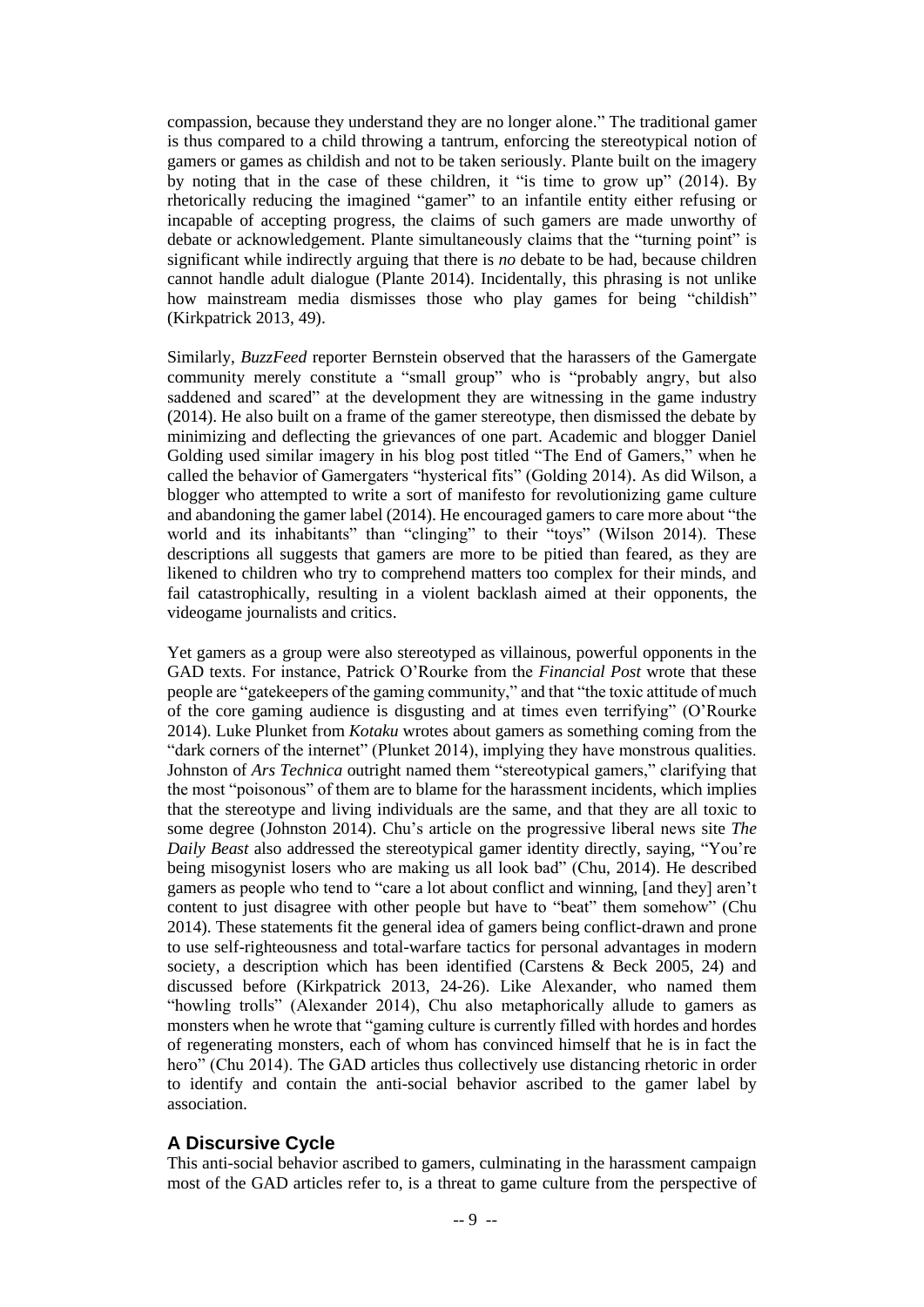the GAD authors. It is no wonder, then, that there seems to be no distinction in several of the GAD articles between harassers and gamers, in the sense of the stereotype identity scolded by all of the GAD authors. Yet as Shaw has pointed out, we focus on gamers, or specifically the "audience for games," in terms of this specific social construction because we do not acknowledge how the medium of gaming is constructed (Shaw 2010, 73). The gamer label, the stereotype, and the anti-social behavior have been conflated to such a degree that it no longer mattered to the GAD authors if selfidentified gamers are offended by their rhetoric. Gamers have been reduced in the articles to a common enemy, guilty by association to the label itself. Yet this seems profoundly puzzling. How can an identity arguably not inhabited by any living individual, but merely an imagined stereotype (Bartle 1996; Juul 2010, 9; Hamari & Tuunanen 2014, 38; Meades 2013, 21; Shaw 2010, 86-87), provoke this much opposition? Although the simplified stereotype identity of gamers, as a type, only exists as a social construct, a label, and a set of ideas, it can create real-life conflicts when individuals and especially cultural groups begin to identify with it, to the point where this stereotype may become one of the defining frames for self-perception.

If their intention was to educate, engage in dialogue, or be inclusive, the GAD authors arguably failed their readers, but not simply because they misunderstood or misrepresented their audience. Their critiques are not irrelevant or wrong, and they identify several issues central to the problems experienced by them and others in game culture, which have been identified by others at length in the aftermath of the incident (e.g. Chess & Shaw 2015; Todd 2015; Richard 2015; Kain 2014; Jones 2017; Quinn 2017; Bezio 2018; Salter 2018; Perreault & Vos 2018; Mortensen 2016). The issue in this context is how stereotyping contributes to an already heated conflict. In other words, while the GAD articles carry a harsh tone, and arguably a much less harsh tone than used in the debate on social media before, during and after, they inadvertently supply more fuel to the conflict by focusing on the stereotype, drawing identity boundaries, and using aggravating language. The process is not dissimilar to the strategies applied during the War on Drugs in the US, which notoriously focused more on drug-users than the systemic issues of drug abuse, villainizing victims of the system and grouping them together with true offenders (Buchanan 2000; Paley 2018).

As Shaw argues, the more forcefully gamer identity is defined or attempted defined, the less malleable the identity or the understanding of the identity becomes (Shaw 2010, 79). It can be obstructive to the community as a whole when the stereotype of gamers is enforced because it prevents gamer identities in general from including those outside the bounds of the stereotype, and "thus these discourses shape who enters the industry" as well as who can participate in the culture (Shaw 2010, 79-80). Merely mentioning and characterizing the stereotype can thereby have a constrictive, negative effect on media and cultural ecology *in itself*. By reproducing and altering the framing of the situation, both in the narratives of the GAD articles, but certainly also in the narratives and strategies of the #GamerGate movement (Buyukozturk et al. 2018), framing itself becomes an instrument of influence, or a tool for exercising power (Persson 2019, 140). It is an interactive frame in Goffman's sense, where there cannot be a universal set of mutual definitions because there can be no dominant definition. Either the gamer label is defined and limited, allowing a community to form from its basis, or it is vague and open to interpretation, which eliminates any necessity for a gamer-identity based community. Until the label is completely obsolete through the near-universal normalization of gaming, the struggle persists. Yet if there are communities based the label's boundary, the struggle cannot cease.

We therefore arguably end up in a cyclical process: The gamer stereotype is imagined based on simplified characteristics, the stereotype becomes a reference for both developers and fans who evaluate the stereotype as a behavioral standard, games are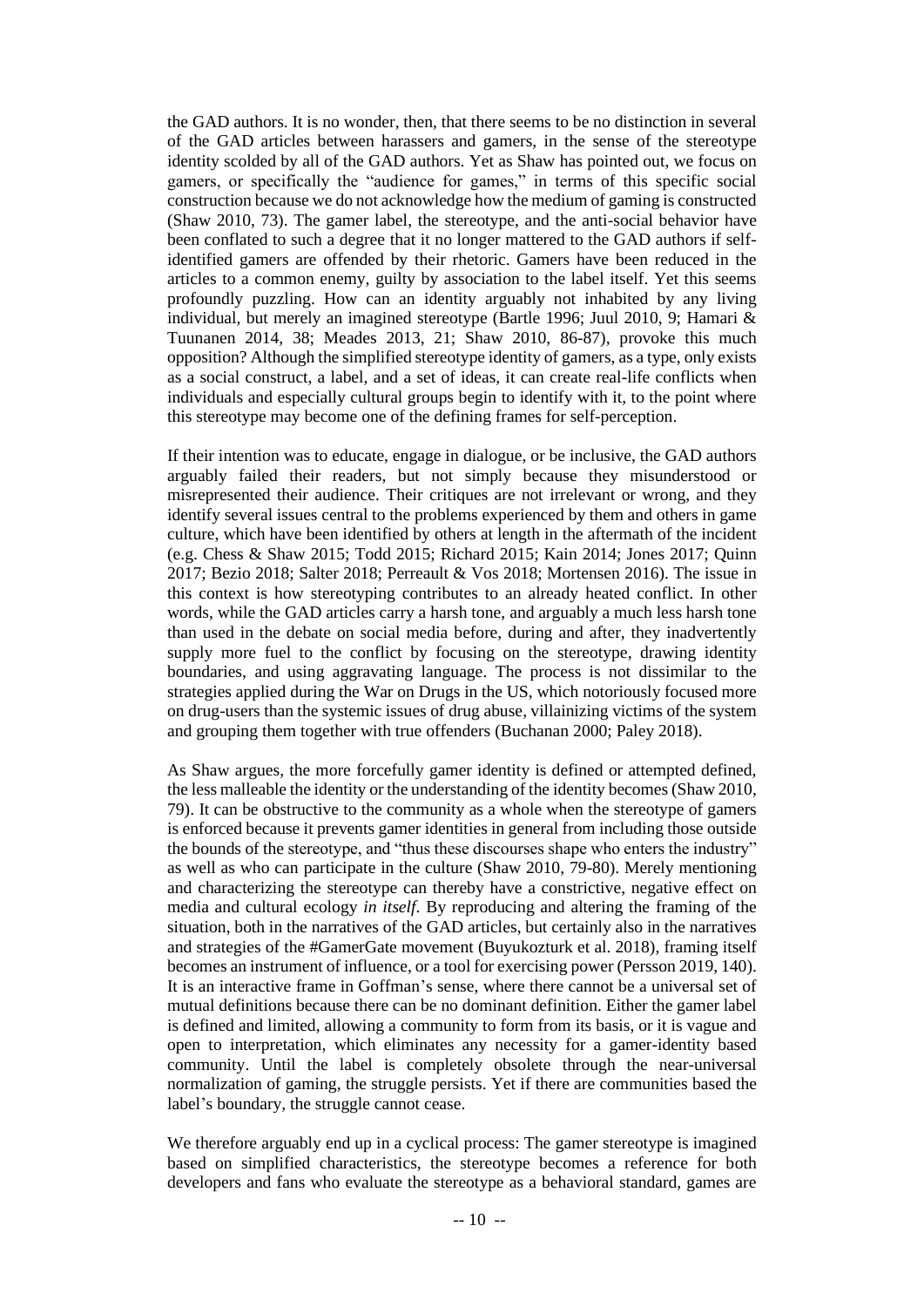made targeting the stereotype, fans identify with the stereotype, and the stereotype is enforced through cultural production such as writing, which in turn enforces the image and presence of the stereotype as described by Shaw (2010, 81). This "virtual social identity" represented by the stereotype, meaning the identity constructed from assumptions about an individual or a group, is often the one society as a whole uses to evaluate unknown or strange elements (Goffman 1963, 2), even if it may vary significantly from any actual social identities. So if the stereotype becomes the only front of a cultural group, it becomes real in the sense that it becomes culturally relevant. If the stereotype is the outward face of game culture, this is problematic (Alexander 2014). Yet if the stereotype is enforced discursively, even if it is through critique, it only becomes more visible as a cultural front. Merely pointing out that other identity types than the stereotype exist, and berating the stereotype, is not sufficient for improving representation, as Shaw argues, it just enforces marginalization of already marginalized audiences (2010, 78), whether we talk about minorities in gaming or those (predominantly white, heterosexual men) who merely identify as outside mainstream culture. Other identities still stand in relation to the perceived standard of the stereotype, resulting in a hierarchy of identities with some of them perceived as superior.

#### **Is Changing The Discourse Worth It?**

Doubtlessly, the original intent of the GAD articles was not to provide fuel for the Gamergate movement, but to identify and reject a set of asocial and harmful practices in gaming culture, mainly that of coordinated harassment campaigns. However, the divisive rhetoric and in particular the perceived identity attack on gamers as a cultural group became the focus in August-September 2014. Attempts to criticize the stereotype for being only an identity label which harassers and other anti-social elements hide behind resulted in severe communication breakdowns. When Alexander stated that gamers are "over" and culturally irrelevant (2014), she refers to the gamer stereotype being replaced with a more contextual and diverse image of game players, with room for different identity types. Yet she also refers to actual individuals who identify with the stereotype becoming culturally irrelevant as game development companies start to develop games with other types of audiences in mind, and marginalized groups start developing more games with different content and narratives. In 2014, game journalists executed paradigm maintenance by centering on their ties to traditional journalism (as opposed to lifestyle journalism), and they emphasized a paternal role (Perrault & Vos 2018). However, outside journalism, the discourse of the GAD pieces carried more diverse implications.

A heavy focus on categorizations and rigid identities is not only obstructive to inclusion in the sense Shaw explains (2010, 78); it also has the side effect of constricting the discourse about gamers to a static, black-and-white arena, where grey areas or transfers between identity categories over time and with different contexts become inconceivable. Several scholars (e.g. Bartle 1996; Juul 2010, 9; Shaw 2010, 86-87; Meades 2013, 21; 86-87Hamari & Tuunanen 2014, 38) have pointed out that real-life players cannot be placed permanently in only one identity category and that identities and individual's connection to them change over time. Yet from the discourse of the GAD articles highlighted so far, and their use of the gamer stereotype in argumentation, we can deduce that this fluidity of identities is not broadly acknowledged outside academia, or perhaps even social science and the humanities. This also explains why the stereotypical gamer mentioned in the GAD articles is vilified and ostracized to such a degree. The authors use terms and rhetoric which is arguably useful for aggravation, but not particularly useful for initiating a dialogue, evoking empathy, or inspiring a change of behavior. Reactions to the articles have typically been negative by selfidentified gamers as a result of this identity conflict [\(u/J91919](https://www.reddit.com/user/J91919/) 2014; Goodchild 2014a; Otton 2017; Adler 2018).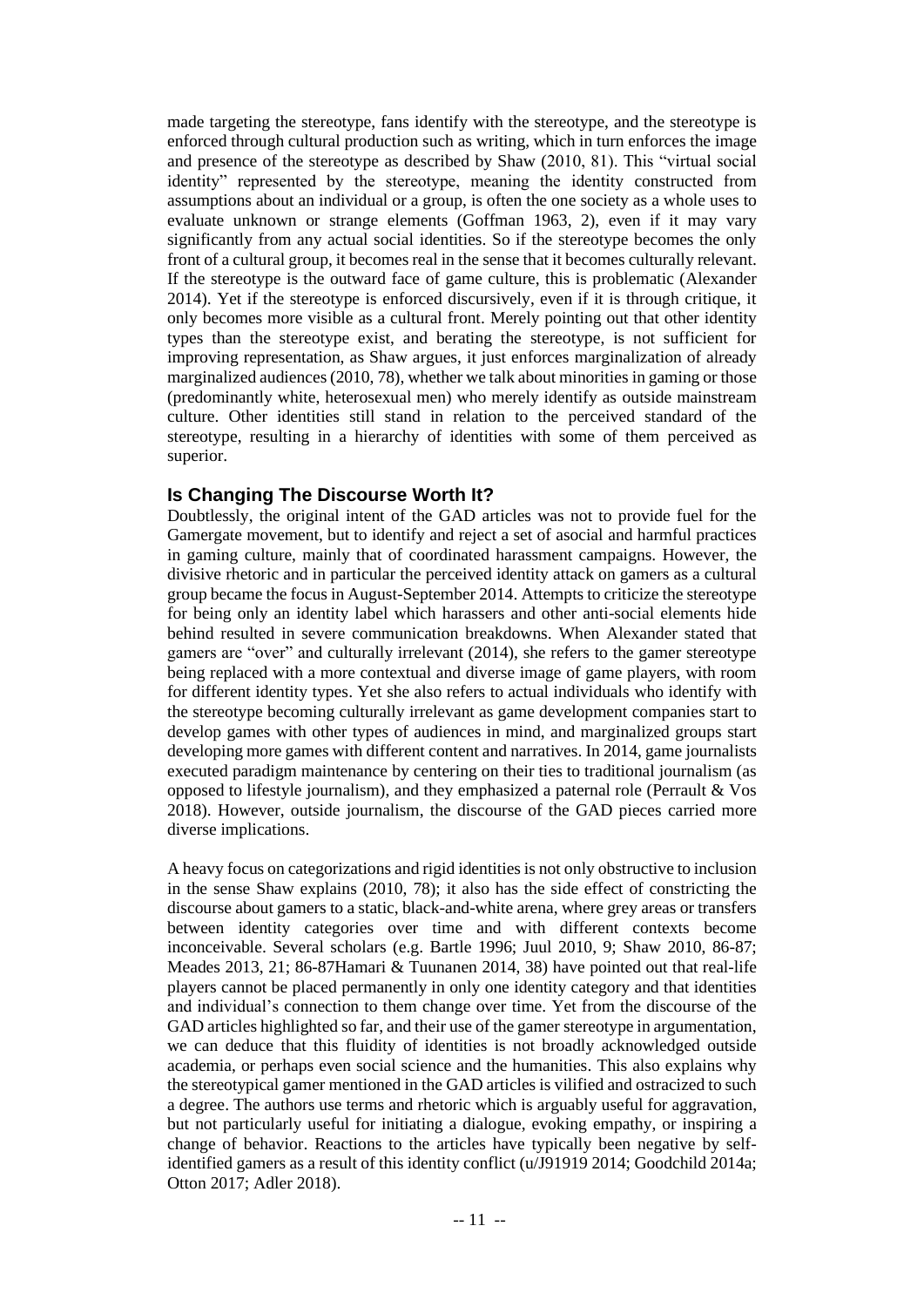The imagery used toward a group can present significant problems. Emotional or cognitive pressure such as stress on an individual results in an impaired theory of mind (Lenton-Brym et al., 2018) which is necessary for cognitive empathy. Conversely, people are inclined to be more empathetic when their mood is positive, and when they are familiar and comfortable with the other person or group they are interacting with (Howe 2013, 86). While this is not an endorsement of "tone policing", it does indicate that *if* the *intention* is to make an individual or group self-reflect and understand the grievances of others, establishing connection through discourse might be more valuable than discursive violence<sup>8</sup>. By perceiving offenders as simply beyond the reach of empathy, we merely enforce their stigmatization and othering, and we risk alienating those who are in a grey area between "us" and "them". As mentioned earlier, the War on Drugs showed similar discourses, drawing the focus away from systemic issues to the stereotypical offenders. However, as indicated in Perreault and Vos (2018), empathetic connection with readers was likely not the primary intention with the GAD articles, due to journalists taking on the role of a one-way communicative authority.

As Alexander declared the stereotype insignificant, those readers who have no stake in the issue of harassment but have an emotional and socio-cultural attachment to the gamer label and its connotations, may see her statement as an exercise of power and aggression. Because the social group who identify with the stereotype arguably *feel* like lone heroes or bullied victims, according to the narrative of the gamer stereotype (Goodchild 2014a; Mortensen 2016; Chatzakou et al. 2017a, 2017b; Buyukozturk et al. 2018; Trice & Potts 2018; Mortensen & Sihvonen 2020; Blodgett 2020), their actions reflect those of the stigmatized. Gamer identity being conflated historically with transgressive and marginalized practices (Kirkpatrick 2014, 46-49) only adds to this motivation. Self-identified gamers may therefore perceive an attack in the GAD articles' declaration that gamers are or should have ended, prompting defensive actions. As Goffman explains, the stigmatized are very apt in perceiving and reacting preemptively on attacks on their person, be it physically or verbally (1963, 19), which explains the intense backlash to the GAD articles by the Gamergate community. Whether the threat was substantial or not is irrelevant to the stigmatized who act in perceived justified defense (Goffman 1963, 19). Self-perception and identification therefore motivates the perpetuation of the gamer stereotype, but identification and stigmatization also define community boundaries.

The construction of the gamer identity and communities formed around it definitely reflect a desirable sense of belonging in a modern society where the struggle to define and sustain a coherent sense of self is increasingly dislodged from traditional social spheres such as family, nationality, work, and class (Kirkpatrick 2013, 20-23). Yet the gamer identity also marks a "negative symbolic boundary," where the gaming community "sets rules for authentic participation and uses symbolic violence to carve out a new, exclusive social space" (Kirkpatrick 2013, 91). People not fitting the stereotype have thus traditionally been excluded from the gamer label (Shaw 2010, 73- 74, 84, 91). Yet the stereotypical "angry young men" (Alexander 2014) are no longer the only acknowledged demographic for commercial videogames because the industry has specifically been targeting other groups (Juul 2010, 147), although with mixed effect. Therefore, the threat of change and invasion perceived by self-identified gamers is real in the sense that there "is a genuine sense of loss, watching games becoming mainstream and accessible" (Juul 2010, 151).

The perceived stigma associated with the gamer label is thus arguably a source of both community building and in-group identification, as well as gatekeeping and active outgroup disassociation. When the GAD authors build on stereotypes, distance themselves from the gamer identity and encourage their readers to do likewise (Golding 2014,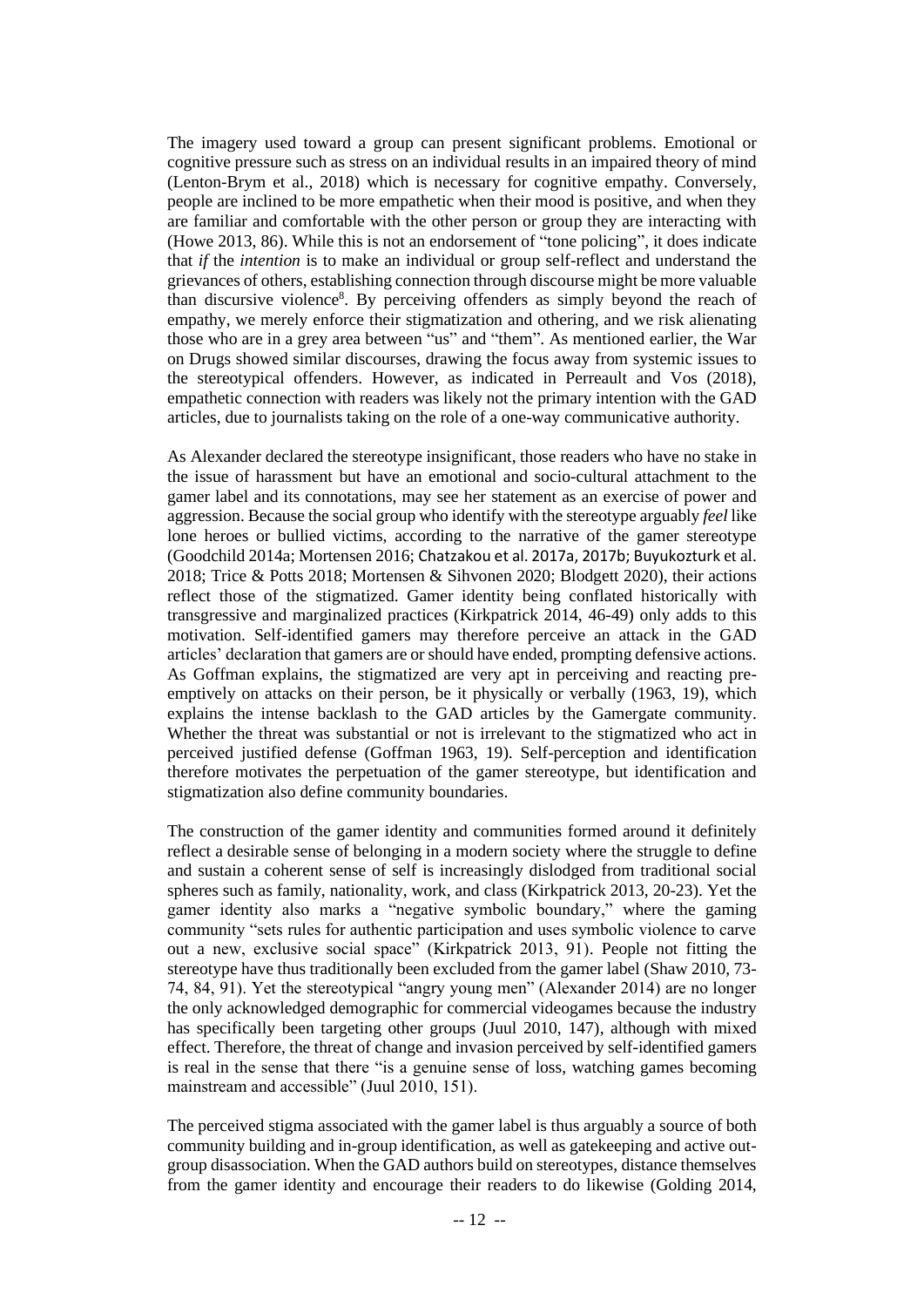Alexander 2014, Wilson 2014, Bernstein 2014, O'Rourke 2014), self-identified gamers who read the articles may be affirmed in their perception of themselves as outcasts. This creates a distancing process where self-identified gamers increasingly define themselves "against anyone who's Other in the gaming realm" (Chu 2014), and vice versa.

# **CONCLUSION**

Because being a gamer is inherently reliant on notions of stereotypes, and because there is an emotional attachment to this identity category for gamers, declaring gamers gone, dead, or over may create a distancing effect between self-identified gamers and others. This distancing effect enforces and maintains current power relations, including the dominance of the gamer stereotype, which is counter-inclusionary. As shown by Muriel and Crawford through interviews with self-identified gamers (2018, 162), "many gamers felt, and probably still do, that their very identity and community was under attack", even those who did not identify with the misogyny described in the Gamers Are Dead articles of 2014. By grouping everyone using the gamer label together under undesirable and hostile characteristics, the articles invariably distanced many more than intended in the pursuit of destroying the label and its stereotype.

Not *only* Gamergaters act as cultural gatekeepers of videogame culture; critics of gamers as stereotypes, who express a longing for a more inclusive social space within game culture *themselves,* also act as cultural gatekeepers by way of distancing imagery and discourse. While there is no known solution to this conflict, acknowledging the responsibility of bridging communication and self-awareness in everyone involved might allow for better conflict management in future disputes within game culture. Ultimately, we need to acknowledge that the way we talk about games and players loops back and affects players in the ecology of game culture. As critics and academics, we have a shared responsibility to voice concerns, but also to reflect on our own practices and acknowledge how they may shape conflicts.

## **ACKNOWLEDGMENTS**

This paper is part of the ERC-AdG project MSG: Making Sense of Games at the IT University of Copenhagen, funded by the European Research Council, Horizon 2020 program (Grant Agreement No 695528). A very sincere thanks to Torill Mortensen for important and much needed feedback on a very early draft of this side quest paper. Another warm thanks to the anonymous reviewers; I appreciate all of it.

## **BIBLIOGRAPHY**

- Aarseth, E. 2003. *Playing Research: Methodological approaches to game analysis.*  Proceedings of *DAC 2003*, Melbourne, Australia: RMIT University.
- Adler, T. D. 2018. "Gamers don't die, they respawn". Blog entry on *Medium*, August 11 2019. Available at [https://medium.com/@tdadlerwp/gamers-dont-die-they](https://medium.com/@tdadlerwp/gamers-dont-die-they-respawn-e626dab5d4d1)[respawn-e626dab5d4d1](https://medium.com/@tdadlerwp/gamers-dont-die-they-respawn-e626dab5d4d1)
- Alexander, L. 2014. "'Gamers' don't have to be your audience. 'Gamers' are over." *Gamasutra*. August 28, 2014. Available at http://www.gamasutra.com/view/news/224400/Gamers\_dont\_have\_to\_be\_your\_a udience\_Gamers\_are\_over.php
- Bartle, R. 1996. June. Hearts, Clubs, Diamonds, Spades: Players who suit MUDs. *Journal of MUD Research*, 1(1) Available at <http://mud.co.uk/richard/hcds.htm>
- Bernstein, J. 2014. "Gaming is Leaving "Gamers" Behind." *BuzzFeed.* August 28, 2014. Available at https://www.buzzfeed.com/josephbernstein/gaming-isleavinggamers-behind?utm\_term=.fuOMpnDr2J#.kh4bWz9y6l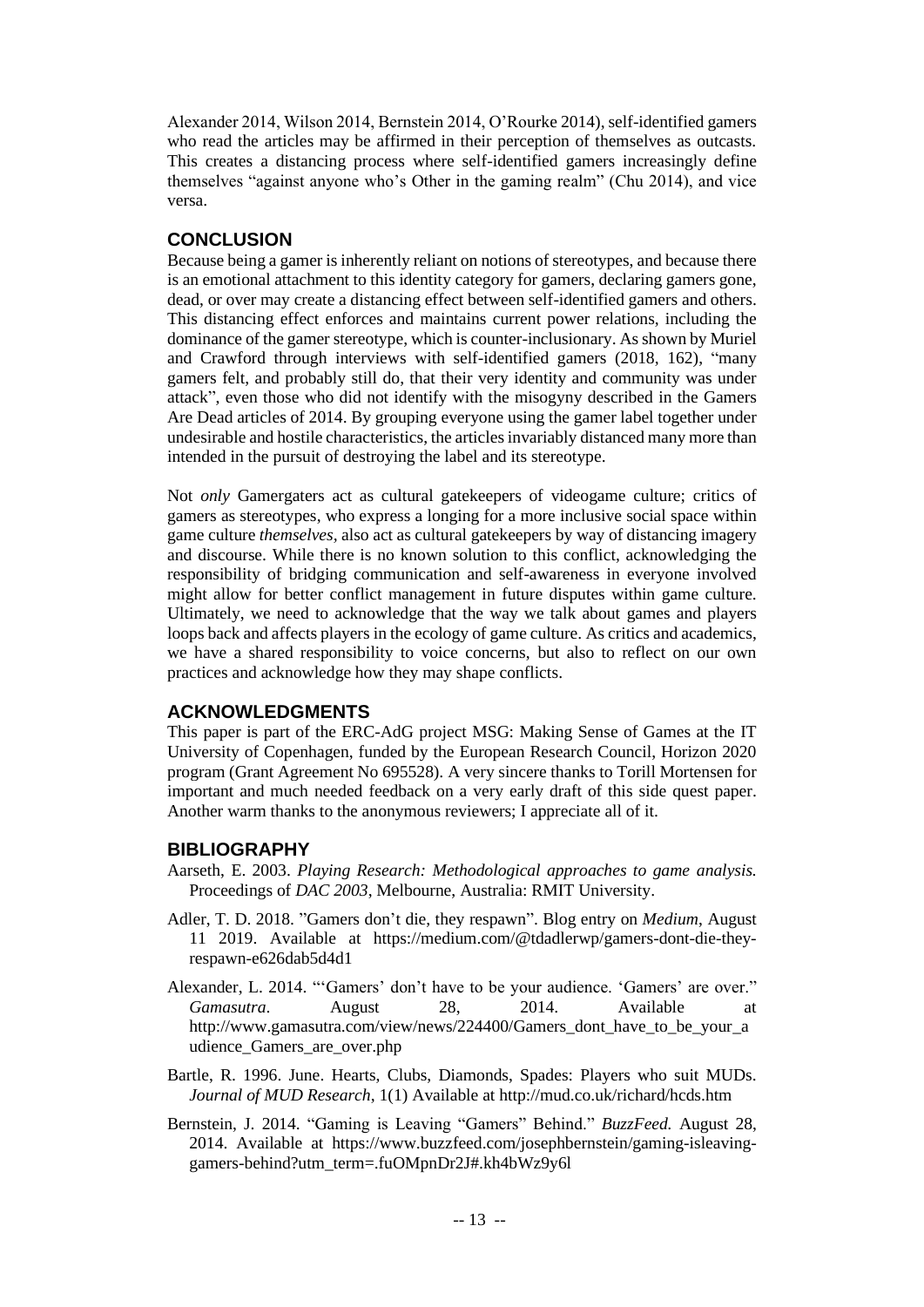- Bezio, Krisitn M. S. 2019. "Ctrl-Alt-Del: GamerGate as a Precurser to the Rise of the Alt-Right." *LEADERSHIP* 14 (5): 556-66.
- Blodgett, B. M. 2020. "Media in the Post #GamerGate Era: Coverage of Reactionary Fan Anger and the Terrorism of the Privileged". *Television & New Media*, 21(2), 184–200.<https://doi.org/10.1177/1527476419879918>
- Braithwaite, A. 2016. "It's About Ethics in Games Journalism? Gamergaters and Geek Masculinity". *Social Media + Society*.<https://doi.org/10.1177/2056305116672484>
- Buchanan, J. 2000. "The War on Drugs—a war on drug users?". *Drugs: Education Prevention and Policy*. 7. 409-422. 10.1080/713660130.
- Buyukozturk, B., Gaulden, S., Dowd-Arrow, B. 2018. "Contestation on Reddit, Gamergate, and movement barriers". *Social Movement Studies*, 17:5, 592-609, DOI: 10.1080/14742837.2018.1483227
- Carstens, A. & Beck, J. 2005. "Get Ready for the Gamer Generation." *TechTrends*, 49(3), 22-25. May/June 2005.
- Chatzakou, D., Kourtellis, N., Blackburn, J., De Cristofaro, E., Stringhini, G., Vakali, A. 2017a. "Measuring #GamerGate: A Tale of Hate, Sexism, and Bullying." *Proceedings of the 26th International Conference on World Wide Web Companion (WWW '17 Companion)*. International World Wide Web Conferences Steering Committee, Republic and Canton of Geneva, CHE, 1285–1290. DOI:https://doi.org/10.1145/3041021.3053890
- --- 2017b. "Hate is not Binary: Studying Abusive Behavior of #GamerGate on Twitter". *Proceedings of the 28th ACM Conference on Hypertext and Social Media (HT '17)*. Association for Computing Machinery, New York, NY, USA, 65–74. DOI:https://doi.org/10.1145/3078714.3078721
- Chess S. & Shaw, A. (2015) "A Conspiracy of Fishes, or, How We Learned to Stop Worrying About #GamerGate and Embrace Hegemonic Masculinity." Journal of Broadcasting & Electronic Media, 59(1), 208-220. <http://dx.doi.org/10.1080/08838151.2014.999917>
- Chu, A. 2014. "It's Dangerous to Go Alone: Why Are Gamers So Angry?" The Daily Beast. August 28, 2014. [http://www.thedailybeast.com/articles/2014/08/28/it-s](http://www.thedailybeast.com/articles/2014/08/28/it-s-dangerousto-go-alone-why-are-gamers-so-angry.html)[dangerousto-go-alone-why-are-gamers-so-angry.html](http://www.thedailybeast.com/articles/2014/08/28/it-s-dangerousto-go-alone-why-are-gamers-so-angry.html)
- Condis, M. 2014. "No homosexuals in Star Wars? BioWare, 'gamer' identity, and the politics of privilige in a convergence culture." *Convergence: The International Journal of Research into New Media Technologies*, 1-15.
- --- 2018. *Gaming masculinity: Trolls, fake geeks, and the gendered battle for online culture*. University of Iowa Press.
- Consalvo, M. 2012. "Confronting Toxic Gamer Culture: A Challenge for Feminist Game Studies Scholars." *Ada: A Journal of Gender, New Media & Technolgy,* 1. http://doi.org/10.7264/ N33X84KH
- Cowley, B. U. & Charles, D. 2016. "Short Literature Review for a General Player Model Based on Behavlets." *ArXiv, abs/1603.06996*.
- Crawford, G. 2012. *Video Gamers*. London: Routledge.
- Deshbandhu, Aditya. 2016. "Player Perspectives: What It Means to Be a Gamer." *Press Start,* 3(2), 48-64 (2016), no. 2: 48.
- Entertainment Software Association (ESA). 2019. "2019 Essential Facts About the Computer and Video Game Industry." *The ESA*. Available at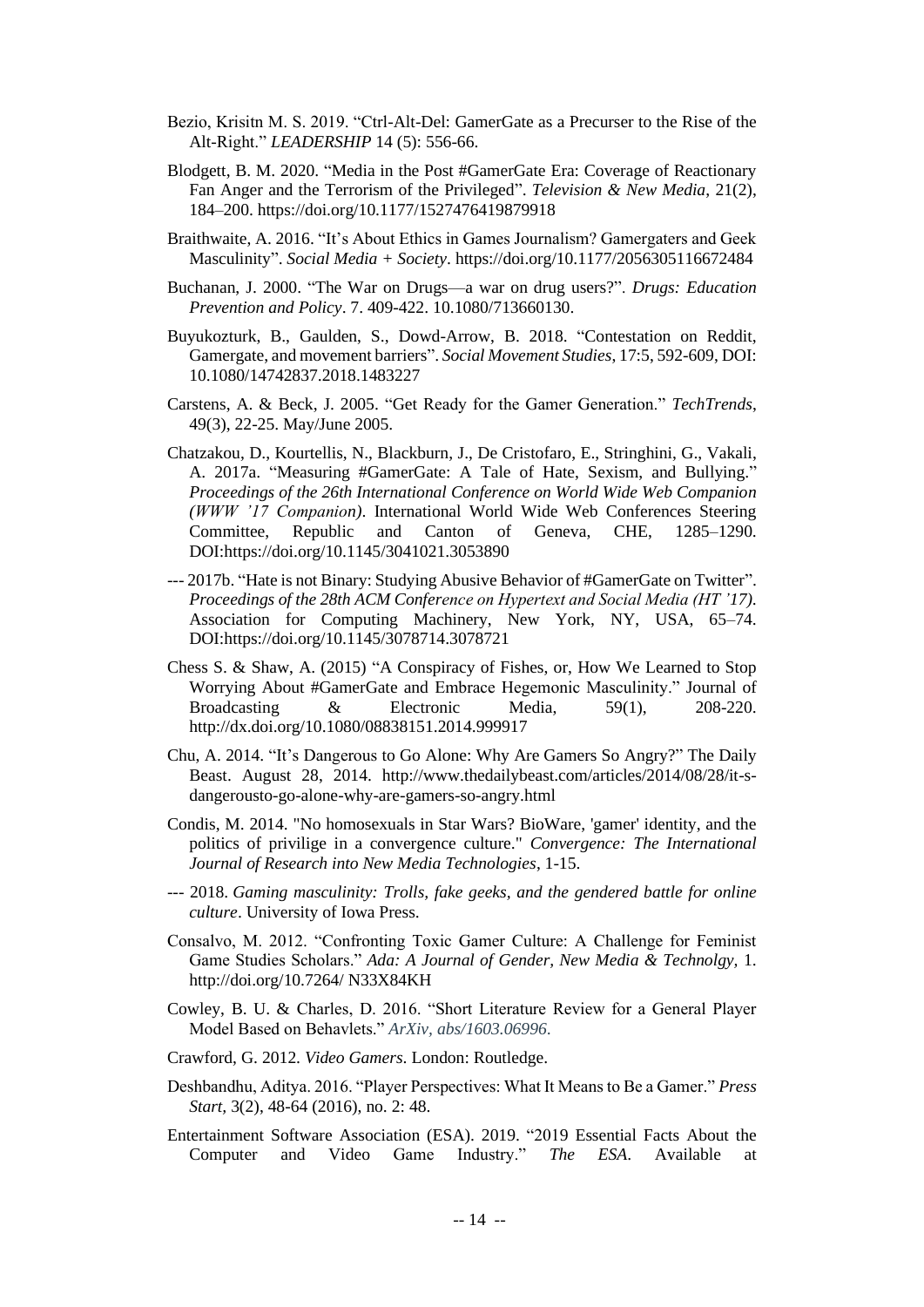[https://www.theesa.com/wp-content/uploads/2019/05/2019-Essential-Facts-About](https://www.theesa.com/wp-content/uploads/2019/05/2019-Essential-Facts-About-the-Computer-and-Video-Game-Industry.pdf)[the-Computer-and-Video-Game-Industry.pdf](https://www.theesa.com/wp-content/uploads/2019/05/2019-Essential-Facts-About-the-Computer-and-Video-Game-Industry.pdf)

- Ferguson, C. J., & Glasgow, B. 2020. "Who are GamerGate? A descriptive study of individuals involved in the GamerGate controversy". *Psychology of Popular Media*. Advance online publication. [https://doi.org/10.1037/ppm0000280](https://psycnet.apa.org/doi/10.1037/ppm0000280)
- Gjoni, E. 2014. "The Zoë Post." *Wordpress*. Blog Post. August 16, 2014. <https://thezoepost.wordpress.com/>
- Glasgow, B. 2016. "No, Gamergate is Not Right Wing." *Game Objective [Wordpress site]*. November 21, 2016. Available at http://www.gameobjective.com/2016/11/21/no-gamergate-is-notright-wing/
- Goffman, E. 1963. *Stigma. Notes on the Management of Spoiled Identity*. Touchstone; Reissue edition (June 15, 1986).
- --- 1959. *The presentation of self in everyday life*. Garden City, N.Y.: Doubleday.
- Golding, D. 2014. "The End of Gamers". *Tumblr,* August 28, 2014. Available at <http://dangolding.tumblr.com/post/95985875943/the-end-ofgamers>
- Goodchild, J. 2014a. "Answers". *Pixietalksgamergate.* Available at: <https://pixietalksgamergate.wordpress.com/category/answers-2/>
- --- 2014b. "'Gamers are dead' article analysis". *Pixietalksgamergate*. Available at: https://pixietalksgamergate.wordpress.com/gamers-are-dead-article-analysis/
- Hamari, J. & and Tuunanen, J. 2014. "Player Types: A Meta-synthesis." *Transactions of the Digital Games Research Association*, 1(2), 29-53.
- Holm, S. K. 2017. "Player Types: What, Why and How." *Proceedings of Chi Play '17 Extended Abstracts* (2017).
- Howe, D. 2013. *Empathy: What it is and why it matters*. Palgrave Macmillan: New York. Originally published in 1988.
- Humphreys, S. 2019. "On Being a Feminist in Games Studies". *Games and Culture*, 14(7–8), 825–842.<https://doi.org/10.1177/1555412017737637>
- International Game Developers Association (IGDA). 2014. "IGDA Board of Directors Statement on Harassment." *IGDA*, August 28, 2014. Available at http://www.igda.org/news/190128/IGDA-Board-of-Directors-Statement-on-Harassment.htm
- Johnston, C. 2014. "The death of the "gamers" and the women who "killed" them." *Ars Technica.* August 29, 2014. Available at http://arstechnica.com/gaming/2014/08/the-death-of-the-gamersand-the-womenwho-killed-them/
- Jones, A. L. 2017. *Rewriting the Story: Videogames within the Post-Gamergate Society.* United States, North America: University of Missouri, College of Arts and **Sciences**
- Juul, J. 2010. *A Casual Revolution: Reinventing video games and their players*. Cambridge & London, MIT Press.
- Kahn, A. S., C. Shen, L. Lu, R. A. Ratan, S. Coary, J. Hou, J. Meng, J. Osborn, D. Williams. 2015. "The Trojan Player Typology: A cross-genre, cross-cultural,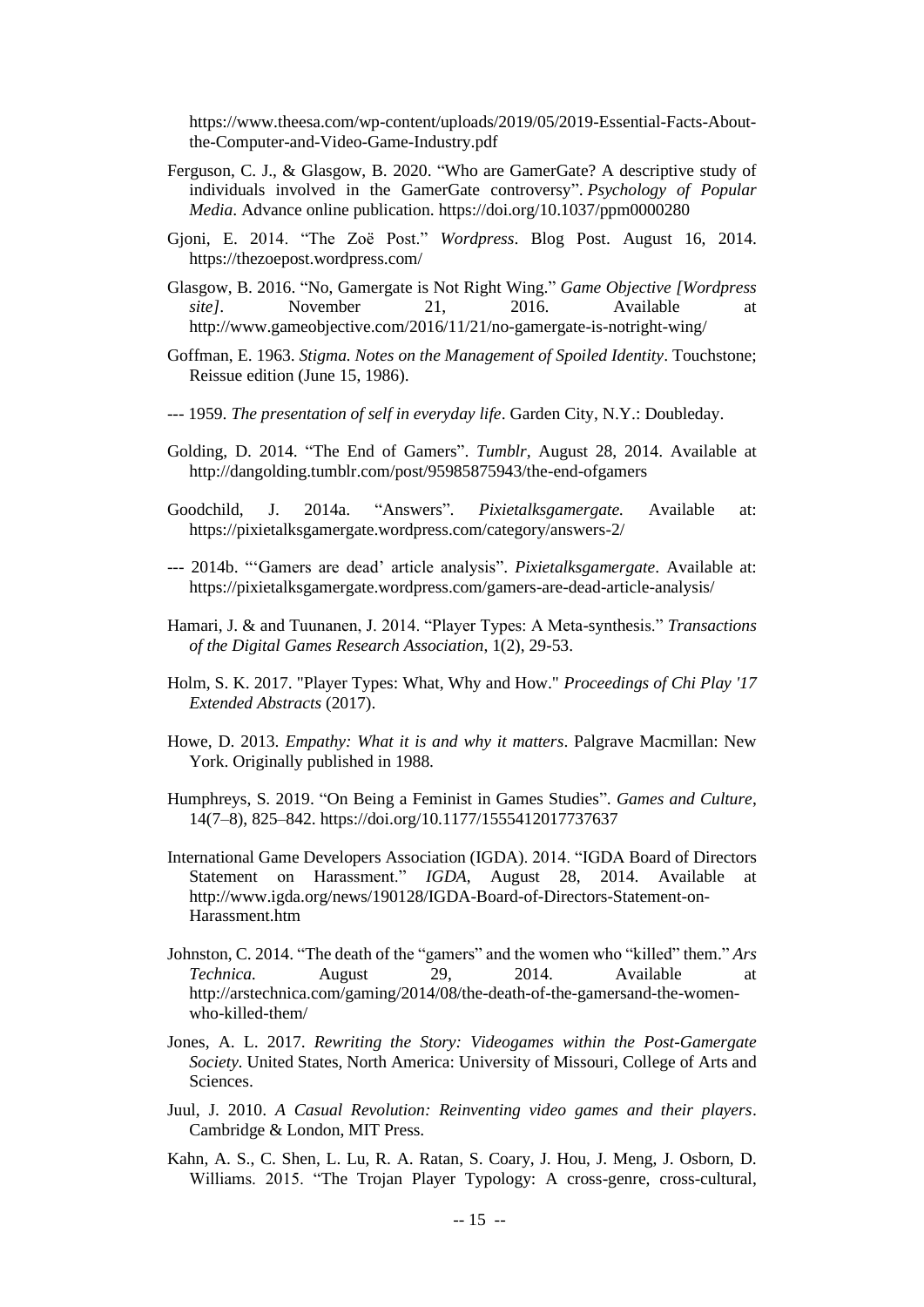behaviorally validated scale of video game play motivations." *Computers in Human Behavior* 49, 354-361,

- Kain, E. 2014. "GamerGate: A Closer Look At The Controversy Sweeping Video Games." *Forbes.* September 4, 2014. Available at https://www.forbes.com/sites/erikkain/2014/09/04/gamergate-a-closer-look-at-thecontroversy-sweeping-video-games/#47c2bbd834f8
- Kirkpatrick, G. 2013. *Computer Games and the Social Imaginary*. Cambridge, Polity Press.
- Kocurek, C. A. 2015. *Coin-Operated Americans: Rebooting Boyhood at the Video Game Arcade*. Minneapolis, MN, University of Minnesota Press.
- Kowert, R., Festl, R., Quandt, T. 2014. "Unpopular, Overweight, and Socially Inept: Reconsidering the Stereotype of Online Gamers." *Cyberpsychology, Behavior, and Social Networking,* 17(3), March 2014, 141-146.
- Lenton-Brym, A.P., Moscovitch, D.A., Vidovic, V., Nilsen, E., Friedman, O. 2018. "Theory of mind ability in high socially anxious individuals". *Anxiety Stress Coping*. 2018; 31(5): 487-499. doi:10.1080/10615806.2018.1483021
- Lorre, C., Galecki, J., Parsons, J., Cuoco, K., Helberg, S., Nayyar, K., Prady, B. (Producers), Warner Home Video (Firm). (2007-). *The Big Bang Theory.* Television Series. Burbank, CA: Distributed by Warner Home Video.
- Meades, F. A. 2013. *Playing Against the Grain: Rhetorics of Counterplay in Console Based First-Person Shooter Videogames.* Doctoral dissertation. Procured from author with permission in August 2014.
- Mortensen, T. E. 2016. "Anger, Fear, and Games: The Long Event of #GamerGate." *Games and Culture,* 13(8), 787-806.
- Mortensen T.E., Sihvonen T. 2020. "Negative Emotions Set in Motion: The Continued Relevance of #GamerGate". Holt T., Bossler A. (eds*) The Palgrave Handbook of International Cybercrime and Cyberdeviance*. Palgrave Macmillan, Cham.
- Muriel, D., Crawford, G. 2018. *Video Games as Culture*: London: Routledge, https://doi.org/10.4324/9781315622743
- O'Rourke, P. 2014. "Sexism, misogyny and online attacks: It's a horrible time to consider yourself a 'gamer'." *Business Financial*. August 28, 2014. Available at [http://business.financialpost.com/fp-tech-desk/postarcade/sexism-misogyny-and](http://business.financialpost.com/fp-tech-desk/postarcade/sexism-misogyny-and-online-attacks-its-a-horrible-time-toconsider-yourself-a-gamer?__lsa=7e5a-1d2d)[online-attacks-its-a-horrible-time-toconsider-yourself-a-gamer?\\_\\_lsa=7e5a-1d2d](http://business.financialpost.com/fp-tech-desk/postarcade/sexism-misogyny-and-online-attacks-its-a-horrible-time-toconsider-yourself-a-gamer?__lsa=7e5a-1d2d)
- Ozer, S. 2020. "Globalization and radicalization: A cross-national study of local embeddedness and reactions to cultural globalization in regard to violent extremism". *International Journal of Intercultural Relations*, Vol. 76, 2020, 26-36, ISSN 0147-1767, [https://doi.org/10.1016/j.ijintrel.2020.02.007.](https://doi.org/10.1016/j.ijintrel.2020.02.007)
- Ozer, S., & Bertelsen, P. 2019. "Countering radicalization: An empirical examination from a life psychological perspective". *Peace and Conflict: Journal of Peace Psychology*, 25(3), 211–225. [https://doi.org/10.1037/pac0000394](https://psycnet.apa.org/doi/10.1037/pac0000394)
- Paley, D. 2018. "Against Official Discourse". *NACLA Report on the Americas*, 50:3, 311-312, DOI: [10.1080/10714839.2018.1525072](https://doi.org/10.1080/10714839.2018.1525072)
- Palmieri, L. 2018. "The Real Nerds Are the People That Spend Time Hating On 'The Big Bang Theory'". *Decider*, August 23, 2018. Available <https://decider.com/2018/08/23/the-big-bang-theory-doesnt-deserve-hate/>
- Parker, T., Stone, M. (Producers), (1997-). *South Park.* Television Series. Hollywood, CA: Distributed by Paramount Home Video.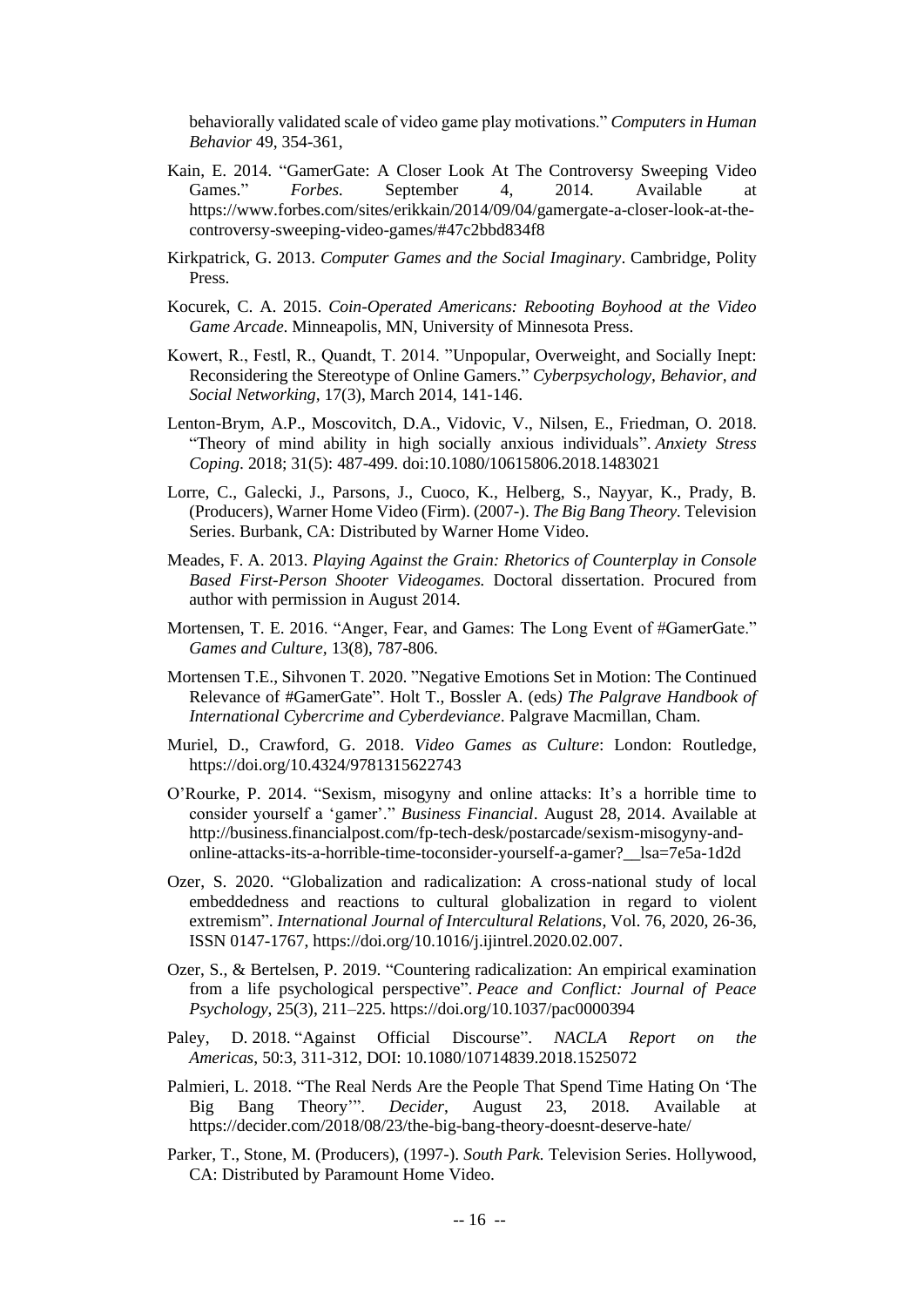- Peckford, A. 2020. "Right Wing Extremism in a Video Game Community? A Qualitative Content Analysis Exploring the Discourse of the Reddit GamerGate Community r/KotakuInAction". *A Closer Look in Unusual Times: Criminological Perspectives from Crim* 862, June 2020. 65-81.
- Perreault, Gregory P., and Tim P. Vos. 2018. "The GamerGate Controversy and Journalistic Paradigm Maintenance." *JOURNALISM,* 19 (4), 553-69.
- Persson, A. 2019. *Framing Social Interaction*. Continuities and Cracks in Goffman's Frame Analysis. 10.4324/9781315582931.
- Plante, C. 2014. "An awful week to care about video games." *Polygon.* August 28, 2014. Available at http://www.polygon.com/2014/8/28/6078391/videogamesawful-week
- Plunkett, L. 2014. "We Might Be Witnessing The 'Death of An Identity'." *Kotaku.*  August 28, 2014. Available at http://kotaku.com/we-might-be-witnessingthe-deathof-an-identity-1628203079
- Quinn, Z. 2013. *Depression Quest*. [PC Game ]. The Quinnspiracy.
- --- 2017. *Crash Override: How Gamergate (Nearly) Destroyed My Life, and How We Can Win the Fight Against Online Hate*. New York, NY, USA: PublicAffairs.
- Reddit. n.d. "KotakuInAction"*.* Sub-site on the website *Reddit,* copied in September 2014. Available at https://www.reddit.com/r/KotakuInAction/
- Richard, G. T. 2015. "Intersecting Vulnerabilities in Game Culture: The Effects of Inequities and Stereotype Threat on Player Confidence, Identification and Persistence Across Gender and Race." *Proceedings of DiGRA*, Lüneburg, May 2015 Conference.
- Salter, A., & Blodgett, B. 2017. *Toxic geek masculinity in media: Sexism, trolling, and identity policing*. Palgrave Macmillan.
- Salter, M. 2018. "From Geek Masculinity to Gamergate: The Technological Rationality of Online Abuse." *CRIME MEDIA CULTURE*, 14 (2), 247-64.
- Schwartz, J., & Fedak, C. (Producers). 2007-2012. *Chuck*. Television series. Burbank, CA: Distributed by Warner Home Video.
- Seitz, D. 2014. "Why Real Nerds Hate 'The Big Bang Theory' (And Why You Should Too)". *UPROXX,* August 26, 2014. Available at [https://uproxx.com/tv/why-nerds](https://uproxx.com/tv/why-nerds-hate-the-big-bang-theory-and-so-should-you/)[hate-the-big-bang-theory-and-so-should-you/](https://uproxx.com/tv/why-nerds-hate-the-big-bang-theory-and-so-should-you/)
- Shaw, A. 2010. *Identity, Identification and Media Representation in Video Game Play: An Audience Reception Study.* Publicly Accessible Penn Dissertation. Paper No. 286. **Available** at the same state at the same state at the same state at the same state at the same state at the same state at  $\alpha$ http://repository.upenn.edu/cgi/viewcontent.cgi?article=1323&context=edissertati ons
- --- 2011. "Do you Identify as a Gamer? Gender, race, sexuality, and gamer identity". *New Media & Society*, 14(1) 28-44.
- --- 2014. *Gaming at the Edge: Sexuality and gender at the margins of gamer culture*. University of Minnesota Press, Minneapolis.
- Sotamaa, O. 2007. "Perceptions of Player in Game Design Literature." *Situated Play*. Paper presented at Proceedings of DiGRA, Tokyo, September 2007 Conference.
- Todd, C. 2015. "Commentary: GamerGate and resistance to the diversification of gaming culture." *Women's Studies Journal*, 29(1), 64-67.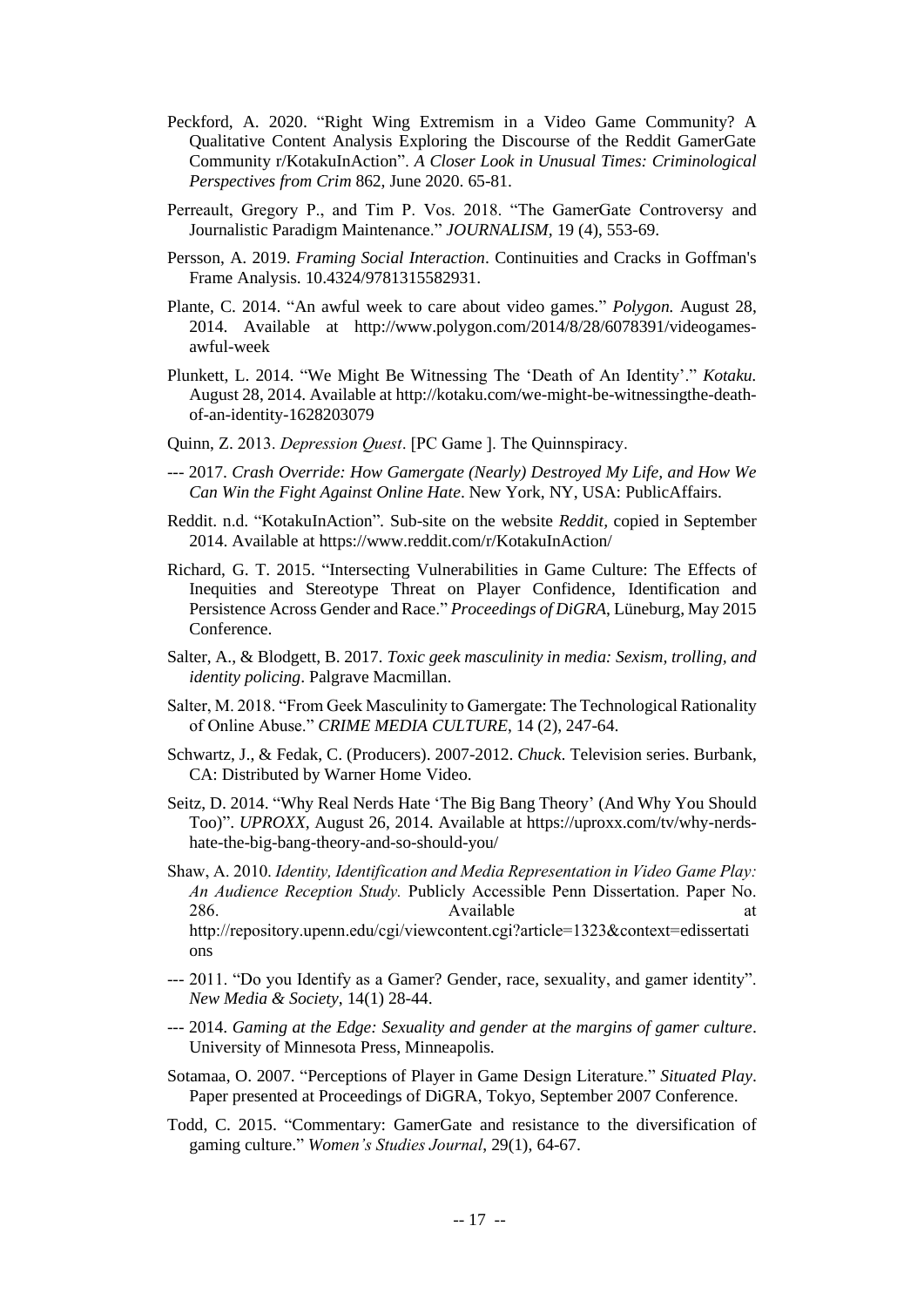- Trice, M., Potts, L. 2018. "Building Dark Patterns into Platforms: How GamerGate Perturbed Twitter's User Experience". *Present tense*. New York, N.Y.
- [u/J91919.](https://www.reddit.com/user/J91919/) 2014. "Revisiting the Sargon vs Jenni Goodchild debate". Sub-site *r/GamerGhazi* on the website *Reddit,* September 22, 2014. Available at [https://www.reddit.com/r/GamerGhazi/comments/5a7pwh/revisiting\\_the\\_sargon\\_](https://www.reddit.com/r/GamerGhazi/comments/5a7pwh/revisiting_the_sargon_vs_jenni_goodchild_debate/) [vs\\_jenni\\_goodchild\\_debate/](https://www.reddit.com/r/GamerGhazi/comments/5a7pwh/revisiting_the_sargon_vs_jenni_goodchild_debate/)
- Utah State University. 2014. "UPDATE: Sarkeesian Event Cancelled." *Utah State University*. October 14, 2014. Available at https://www.usu.edu/today/index.cfm?id=54178
- Wilson, D. 2014. "A Guide to Ending "Gamers"." Blog post. *Gamasutra.* August 28, 2014. Available at [http://kotaku.com/we-might-be-witnessingthe-death-of-an](http://kotaku.com/we-might-be-witnessingthe-death-of-an-identity-1628203079)[identity-1628203079](http://kotaku.com/we-might-be-witnessingthe-death-of-an-identity-1628203079)
- Yee, N. 2006. "Motivations for Play in Online Games." *CyberPsychology and Behavior,* 9(6), 772-775.
- Yiannopoulos, M. 2014. "Feminist Bullies Tearing the Video Game Industry Apart." *Breitbart*. September 1, 2014. Available at http://www.breitbart.com/london/2014/09/01/lying-greedypromiscuous-feministbullies-are-tearing-the-video-game-industryapart/
- Young, C. 2016. "GamerGate's Eron Gjoni breaks Silence, Talks about infamous Zoë Quinn post, 'Five Guys' joke." *Heatstreet*. August 15, 2014. Available at https://heatst.com/culture-wars/gamergates-eron-gjoni-breakssilence-talks-aboutinfamous-zoe-quinn-post-five-guys-joke/

#### **ENDNOTES**

<sup>1</sup> The list includes: Leigh Alexander for *Gamasutra*'s "'Gamers' don't have to be your audience. 'Gamers' are over" (August 28, 2014).: Chris Plante for *Polygon*'s "An awful week to care about video games" (August 28, 2014), Casey Johnston for *Ars Technica*'s "The death of the "gamers" and the women who "killed" them" (August 29, 2014), Devin Wilson for *Gamasutra*'s "A Guide to Ending "Gamers"" (August 28, 2014), Luke Plunkett for *Kotaku*'s "We Might Be Witnessing The 'Death of An Identity'" (August 28, 2014), Joseph Bernstein for *BuzzFeed*'s "Gaming Is Leaving "Gamers" Behind" (August 28, 2014), Patrick O'Rourke for *Financial Post*'s "Sexism, misogyny and online attacks: It's a horrible time to consider yourself a 'gamer'" (August 28, 2014), Arthur Chu for *The Daily Beast*'s "It's Dangerous to Go Alone: Why Are Gamers So Angry?" (August 28, 2014), and Dan Golding's "The End of Gamers" (August 28, 2014). Dan Golding's article was written before Alexander's, but it is lumped together with the others written only hours apart as background to the aftermath of her piece. Some lists include up to eighteen articles and pieces, but these eight cover the issues and themes adequately for the purpose of this analysis.

<sup>2</sup> The conflicts and concerns featured in the Gamergate incident have their roots in previous conflicts: For instance, Zoë Quinn and Anita Sarkeesian have been targeted for their political views and approaches to video game criticism previous to 2014, several years earlier in fact (Kain 2014, Yiannopoulos 2014), possibly as far back as 2007 according to the gamergate community (Mortensen 2016, 291), perhaps further. Gamergate as a whole should be contextualized within the larger scope of identity politics, political extremism, the rise of the alt-right in the West, as well as Russian influence on American politics; not to mention the role of games and play in history as imbedded deeply with a variety of values up to and including in networked society (Kirkpatrick 2013). Many of these things would be interesting to go into, but this paper will limit itself to the GAD articles and their discourse.

<sup>3</sup> The original tweet on *Twitter* has since been deleted.

<sup>4</sup> On one of the unofficial networking sites for Gamergaters, *KotakuInAction*, which is a "subreddit" or site on the website *Reddit*, part of the mission statement reads as follows: "We believe